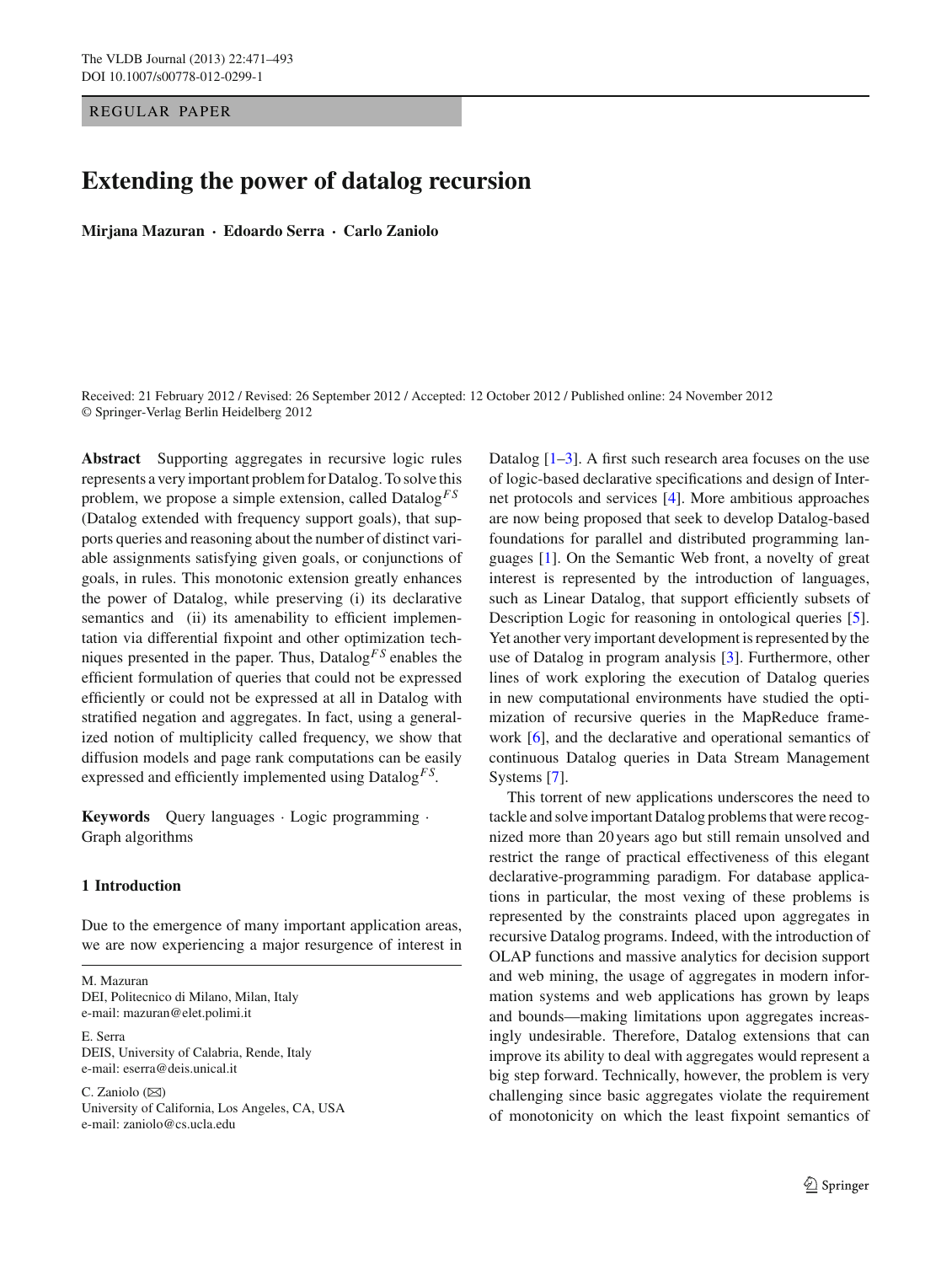Datalog is based.<sup>[1](#page-1-0)</sup> Therefore, the many solutions proposed in the past were too complex or not general enough and have not gained wide acceptance.

In this paper, we propose Datalog*F S* that extends Datalog by introducing frequency support goals that allow to count the distinct occurrences satisfying given goals or conjunction of goals in rules.

Consider a database of facts whose predicates are person and son, for example person(tom). son(tom, adam). The following rule defines fathers with at least two sons:

$$
\text{twosons(X)} \leftarrow \text{person(X)}, \text{son(X, Y1)}, \text{son(X, Y2)}, \\ \text{Y2} \neq \text{Y1}.
$$

Datalog*F S* allows the following equivalent expression for our twosons rule:

```
twosons(X) \leftarrow person(X), 2:[son(X, Y)].
```
The goal, I:[b-expression], will be called a frequency support goal (an *FS Goal* for short), and " $\text{I}:$  " where  $\text{I}$  is a positive integer, will be called its *Running-FS term*. Also, the expression in the bracket is called its bracket-expression (*b-expression* for short) and can either consist of a single positive predicate or the conjunction of positive predicates.

The convenience of FS goals becomes clear if we want to find people who have a large number of sons. For instance:

 $sixsons(X) \leftarrow person(X), 6:[son(X, Y)].$ 

will retrieve all persons who have at least six sons (i.e., 6 is the frequency support required for the predicates or conjunction of predicate within brackets).

Naturally, an equivalent rule can be expressed using the  $\neq$  operator. Indeed, we can start as follows:

$$
sixsons(X) \leftarrow person(X), son(X, Y1),
$$

$$
5:[son(X, Y2), Y2 \neq Y1].
$$

and then proceed inductively and obtain a rule containing six goals son(X, Y<sub>j</sub>) with  $j = 1, \ldots, 6$ , and also  $6 \times 5$ goals specifying that every Y must be different from (i.e.,  $\neq$ ) every other Y. Of course, the approach based on  $\neq$  becomes totally impractical when, instead of paternity between people, we have links between web pages, which can easily be in number of thousands. The COUNT aggregate might instead be used in Datalog for these applications. However, aggregates bring in the course of non-monotonicity whereby recursion becomes a problem. Our Datalog*F S* rules with FS goals can instead be viewed as standard Horn clauses (although long and impractical ones) whereby the standard monotonicitybased semantics of negation-free Datalog is preserved. Moreover, the well-known implementation techniques used for Datalog can also be extended to Datalog*F S* and, in combination with others introduced in Sect. [6,](#page-10-0) entail a very efficient implementation.

The next two examples clarify the meaning and the scope of variables in Datalog<sup> $FS$ </sup>. We will use the predicate friend  $(X, Y)$  to denote that the person with name X views the person with name Y as his/her friend (thus, the conjunct  $friend(X, Y)$ ,  $friend(Y, X)$  denotes that  $X$  and  $Y$  are mutual friends).

<span id="page-1-2"></span>*Example 1* Pairs of mutual friends X, Y, where X has three friends and Y also has three friends.

$$
\texttt{popularpair}(X, Y) \leftarrow \texttt{friend}(X, Y), \texttt{friend}(Y, X), \\ 3: [\texttt{friend}(X, V1)], 3: [\texttt{friend}(Y, V2)].
$$

 $\Box$ 

Now, Example [2,](#page-1-1) below, requires that X and Y have at least three friends in common (unlike the previous example where X and Y are not required to have friends in common):

<span id="page-1-1"></span>*Example 2* Pairs of mutual friends  $(X, Y)$  who have at least three friends in common.

$$
sharethree(X, Y) \leftarrow friend(X, Y), friend(Y, X) 3:[friend(X, V), friend(Y, V)].
$$

 $\Box$ 

Thus, there are two kinds of variables in rules with FS goals. The first are those, such as X and Y in Example [2,](#page-1-1) that appear in the head of the rule or in goals outside the b-expressions (i.e., outside the brackets). These will be called *global* variables. Global variables are basically the universally qualified variables of the standard Horn Clauses and have the whole rule as their scope. Thus the variables X and Y are global in the rule of Example [1,](#page-1-2) and in that of Example [2](#page-1-1) as well.

The remaining variables are those that only appear in b-expressions and their scope is *local* to the b-expression where they appear. For instance V1 and V2 in Example [1,](#page-1-2) and V in Example [2,](#page-1-1) are local variables. Local variables in the b-expression of K:[b-expression] can be naturally viewed as existential variables with the following minimum frequency support constraint: *There exist at least* K *distinct occurrences of the b-expression*. For instance, Example [2](#page-1-1) states that there exist at least 3 distinct V occurrences each denoting a person who is viewed as friend by both X and Y.

It is also important to remember that the scope of such existential variables is local to the b-expression where they appear: thus, for Example [1](#page-1-2) replacing both V1 and V2 with V would not change its meaning.

The simple examples shown so far do not use recursion and thus can also be expressed using the count aggregate. However, in the paper, we will introduce more complex examples that use FS goals in recursion. Indeed, the meaning and

<span id="page-1-0"></span><sup>1</sup> A good example of this problem due to Ross and Sagiv [\[8](#page-22-6)] is given at the end of Sect. [2—](#page-2-0)see Example [3.](#page-3-0)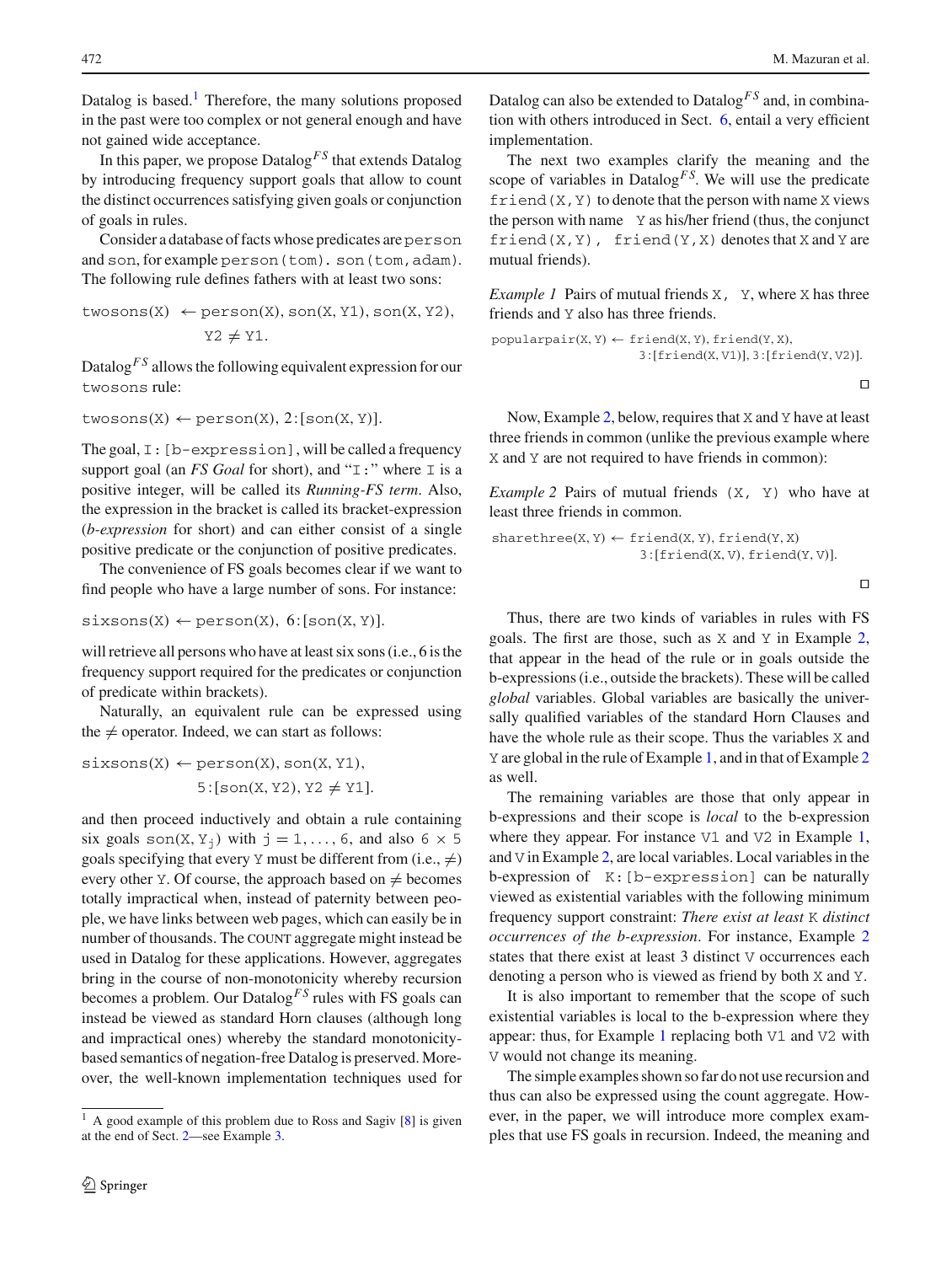efficient implementation, of Datalog programs with recursive rules, are based on their least fixpoint semantics, $\frac{2}{3}$  which is only guaranteed to exist when the program rules define monotonic mappings. The solution of this problem proposed by Ross and Sagiv [\[8](#page-22-6)] exploits a partial ordering that is different from the set-containment ordering used in the standard definition of the semantics of Datalog and other logic programs. While several interesting programs with aggregates are in fact monotonic in the partial order used in [\[8](#page-22-6)], many others are not, and it is unclear how a compiler can decide which is which [\[10](#page-22-7)]. As we shall see next, the standard notion of monotonicity w.r.t set-containment ordering is instead used for Datalog<sup>FS</sup> programs, whereby the basic properties and techniques of deductive databases (e.g., stratification and differential fixpoint) remain valid.

We will show that  $Datalog<sup>FS</sup>$  is very effective at expressing a broad range of new applications requiring count-based aggregates, such as Bill of materials, social networks, and Markov Chains. Concepts such as stratification and, in general, all the techniques and methods that provide the enabling technology for traditional Datalog remain valid and effective for Datalog<sup>*FS*</sup>, paving the way for a faster adoption and deployment of this powerful extension.

This paper is organized as follows. In the next section, we introduce the preliminary definitions, then in Sect. [3,](#page-3-1) we give the syntax and semantics of Datalog<sup>FS</sup>. Then in Sect. [4,](#page-6-0) we present several examples of applications of stratified Datalog<sup>*FS*</sup> and in Sect. [5,](#page-8-0) we characterize the expressive power of this language. Then, in Sect. [6,](#page-10-0) we proceed on a more practical vein and provide a simple plan and various optimization techniques that produce a very efficient implementation for Datalog<sup> $FS$ </sup> programs that also include arithmetic operators. In Sect. [7,](#page-13-0) we introduce the notion of scaling which allows us to reason with frequencies that are decimal numbers rather than integers. Then, in Sect. [8,](#page-15-0) we review some important new applications, such as social networks and Markov chains, that follow from these extensions. Finally, in Sect. [9](#page-18-0) we review the related work.

### <span id="page-2-0"></span>**2 Preliminary definitions**

Although we expect that our readers are quite familiar with logic programs  $[9]$  $[9]$  and Datalog  $[11,12]$  $[11,12]$  $[11,12]$ , we will now present a short review to clarify the formal basis upon which Datalog<sup>*FS*</sup> is being defined.

A *logic program* (or, simply, a *program*) *P* is a finite set of rules. Each rule of *P* has the form  $A \leftarrow A_1, \ldots, A_m$ , where *A* is an atom (the *head* of the rule) and *A*1,..., *Am* are literals (the *body* of the rule). Each literal can be either a positive

atom  $(A_i)$  or a negated atom  $(\neg A_i)$ . Each atom is in the form  $p(t_1, \ldots, t_n)$  where *p* is the predicate and  $t_1, \ldots, t_n$  are terms which can be constants, variables or functions. A rule with an empty body is called a *fact*.

Given a logic program *P*, the Herbrand universe for *P*, denoted *HP*, is the set of all possible ground terms recursively constructed by taking constants and function symbols occurring in P. The Herbrand Base of P, denoted  $B_P$ , is the set of all possible ground atoms whose predicate symbols occur in *P* and whose arguments are elements from its Herbrand universe. A *ground instance* of a rule *r* in *P* is a rule obtained from *r* by replacing every variable *X* in *r* by a ground term in *HP*. The set of ground instances of*r*is denoted by *ground(r)*; accordingly, ground(P) denotes  $\bigcup_{r \in P}$  ground(r). An interpretation *I* of *P* is a subset of  $B_P$ . A ground positive literal *A* (resp. negative literal  $\neg A$ ) is true w.r.t. an interpretation *I* if *A* ∈ *I* (resp. *A* ∉ *I*). A conjunction of literals is true in an interpretation *I* if all literals are true in *I*. A ground rule is true in *I* if either the body conjunction is false or the head is true in *I*. A (Herbrand) model *M* of *P* is an interpretation that makes each ground instance of each rule in *P* true. A model *M* for *P* is minimal if there is no model *N* for *P* such that  $N$  ⊂  $M$ .

Let *I* be an interpretation for a program *P*. The immediate consequence operator  $T_P(I)$  is defined as the set containing the heads of each rule  $r \in ground(P)$  s.t. the body of *r* is true in *I*. The semantics of a logic program *P* is given by its unique minimal model; this minimum model coincides with the least fixpoint  $T_P^{\infty}(\emptyset)$  of  $T_P$  [\[9](#page-22-8)] since the immediate consequence operator  $T_P(I)$  is monotonic and continuous.

The abstract semantics of logic program given above provides the formal basis for a wide spectrum of logic-based languages, including the many versions of Prolog and Datalog described in the literature. However, as discussed in more details next, Datalog systems tend to differ from Prolog in their (i) treatment of negation, (ii) specific constructs added to or banned from the language and (iii) execution models.

In particular, negated goals in the rules represent an important extension for both Prolog and Datalog; however, there are important differences since only stratified logic programs are normally allowed in Datalog. Now, a logic program *P* is said to be negation-stratified when all its predicates are partitioned in strata, such that the following property holds for each rule *r* of *P*: the head predicate of *r* belongs to a stratum that (i) is higher than the stratum of every goal in *r*, and (ii) strictly higher than the stratum of every negated goal in *r*. Stratified logic programs have a unique stable model [\[13](#page-22-11)], which defines their canonical semantics, and can be computed by (i) partitioning the program into an ordered number of suitable subprograms (called strata) and then (ii) computing the fixpoint of every stratum starting from the bottom and moving up to higher strata [\[14](#page-22-12)[,15](#page-22-13)]. Another important difference is that many Datalog systems although

<span id="page-2-1"></span><sup>2</sup> Naturally, by "least fixpoint" of a program, we mean "least fixpoint of its immediate consequence operator" [\[9\]](#page-22-8).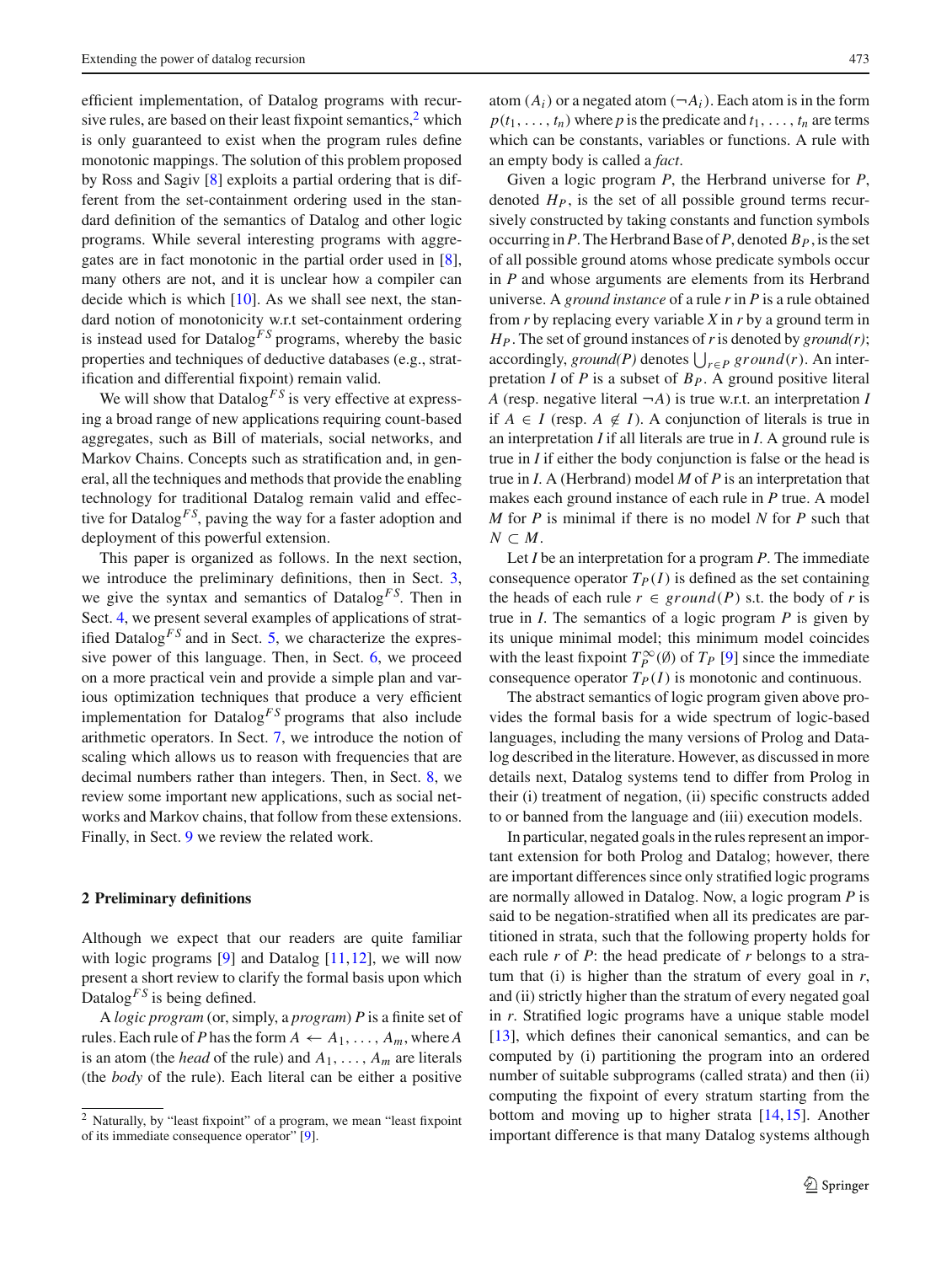not all, disallow function symbols and lists. In the rest of the paper, we will use the term *negation-stratified* Datalog programs to denote negation-stratified logic programs where function symbols are disallowed. In reality, the expressive power of negation-stratified Datalog programs is very limited, and therefore, arithmetic and comparison operators are also supported in many Datalog systems. This is made possible by the fact that these programs have (a) a formal semantics since arithmetic predicates can be re-expressed as recursive logic programs with functions symbols and (b) efficient implementations that bypass (a) and implement arithmetic directly. Now, for Datalog*F S*, we will operate in a similar way: we will extend *negation-stratified* Datalog  $(Datalog^{-s}$  for short) with new FS constructs, and the proceed by (a) showing that we can re-express our programs with the new constructs as negation-stratified logic programs, thus inheriting their formal semantics, and then (b) forgetting about (a) completely to devise efficient direct implementations for our Datalog<sup>FS</sup> programs. Our implementation follows the standard bottom-up execution-model used by most Datalog systems. Therefore, differential (a.k.a. semi-naive) fixpoint improvement is used, to avoid the computation of  $T_P^{\infty}(\emptyset)$  redundant generation of atoms produced at previous iteration. The differential fixpoint method uses a rewriting of the original program in which, for each Intensional predicate (i.e predicates that are involved in the recursion), a new δ predicate is introduced. Each atom with δ predicate was derived only at the previous step.

Let us now show the example from [\[8\]](#page-22-6), which we had promised in the introduction, to illustrate the problems caused by the use of traditional aggregates in recursion.

<span id="page-3-0"></span>*Example 3* Non-monotonic aggregates

 $p(b)$ .  $q(b)$ .  $p(a) \leftarrow 1 = \text{count} : q(X).$  $q(a) \leftarrow 1 = \text{count} : p(X).$ 

According to the syntax of [\[8\]](#page-22-6), the body of the third (resp. the fourth) rule in our Example [3](#page-3-0) is true whenever only one occurrence of q(X) (resp.  $p(X)$ ) is true. Now { $p(a)$ ,  $p(b)$ , q(b)} is a minimal model for this program, and also a fixpoint for its immediate consequence operator—and the same is true for  ${q(a), p(b), q(b)}$ . Thus there is neither a unique minimal fixpoint nor a least model. Therefore, the formal semantics of logic programs no longer holds when aggregates are used in non-stratified programs (see Section [3](#page-3-2).4).<sup>3</sup>

# <span id="page-3-1"></span>**3 Datalog***F S* **syntax and semantics**

Datalog<sup> $FS$ </sup> extends Datalog by adding the following three constructs: (1) Running-FS goals, (2) multioccurring predicates, and (3) Final-FS goals. In this section, we first define the syntax of Datalog<sup>FS</sup> programs and then the semantics of all three constructs by their rewriting into stratified logic programs with arithmetics and comparisons operators.

# 3.1 Datalog*F S* syntax

We define  $Datalog<sup>FS</sup>$  as an extension of Datalog without arithmetics and comparison operators (at the end of Sect. [5,](#page-8-0) we will introduce a version with these operators).

As shown in Sect. [2,](#page-2-0) a Datalog program is a set of rules. Similarly, a Datalog<sup>FS</sup> program also consists of a set of rules where the head literal can either be an atom or an *FS-assert* statement. An FS-assert statement describes multi-occurring predicates and is an atom followed by :K, where K is either a constant or a variable. The body literals of Datalog*F S* can be either atoms or negated atoms as in Datalog, or they can be *FS goals*. Now FS goals come in the following two forms:

– Kj: [exprj] for a *Running-FS goal,* and

– Kj =![exprj] for a *Final-FS goal.*

where  $\exp$ *x* $\frac{1}{2}$  is a conjunction of positive atoms, and K<sub>J</sub> can either be constant or a variable not contained in expr  $\vdots$ .

We will next define the semantics of Running-FS goals and multi-occurring predicates by their rewriting into logic programs. Final-FS constructs are discussed in Sect. [3.4,](#page-5-0) where we also define the notion of stratified programs for this nonmonotonic construct and negation.

3.2 Semantics of running-FS constructs

In Sect. [1,](#page-0-0) we have shown an example of rewriting of twosons and sixsons rules. These rewritings are correct, but assume that the integer in the running-FS term is a constant. We next specify a rewriting that does not depend on this assumption.

The formal semantics of a running-FS goal is defined by means of its rewriting into positive logic programs, with the help of lists and arithmetic sum operator. However, this list-based formulation will not be used in the actual implementation, which uses the more direct and efficient approach described in Sect. [6.](#page-10-0)

Now, each running-FS goal will be rewritten separately. Thus, let the *j*th such goal be

Kj: [exprj(Xj, Yj)]

where  $X_j$  and  $Y_j$  are two vectors, denoting respectively the global variables and the local ones. Therefore, our

<span id="page-3-2"></span><sup>&</sup>lt;sup>3</sup> This example illustrates that these problems are caused by the nonmonontonic nature of count. In fact, the following program where count is replaced by our running-FS operator has as unique minimal model  ${p(a), q(a), p(b), q(b)}$ :

 $p(b)$ .  $q(b)$ .

 $p(a) \leftarrow 1:[q(X)].$ 

 $q(a) \leftarrow 1:[p(X)].$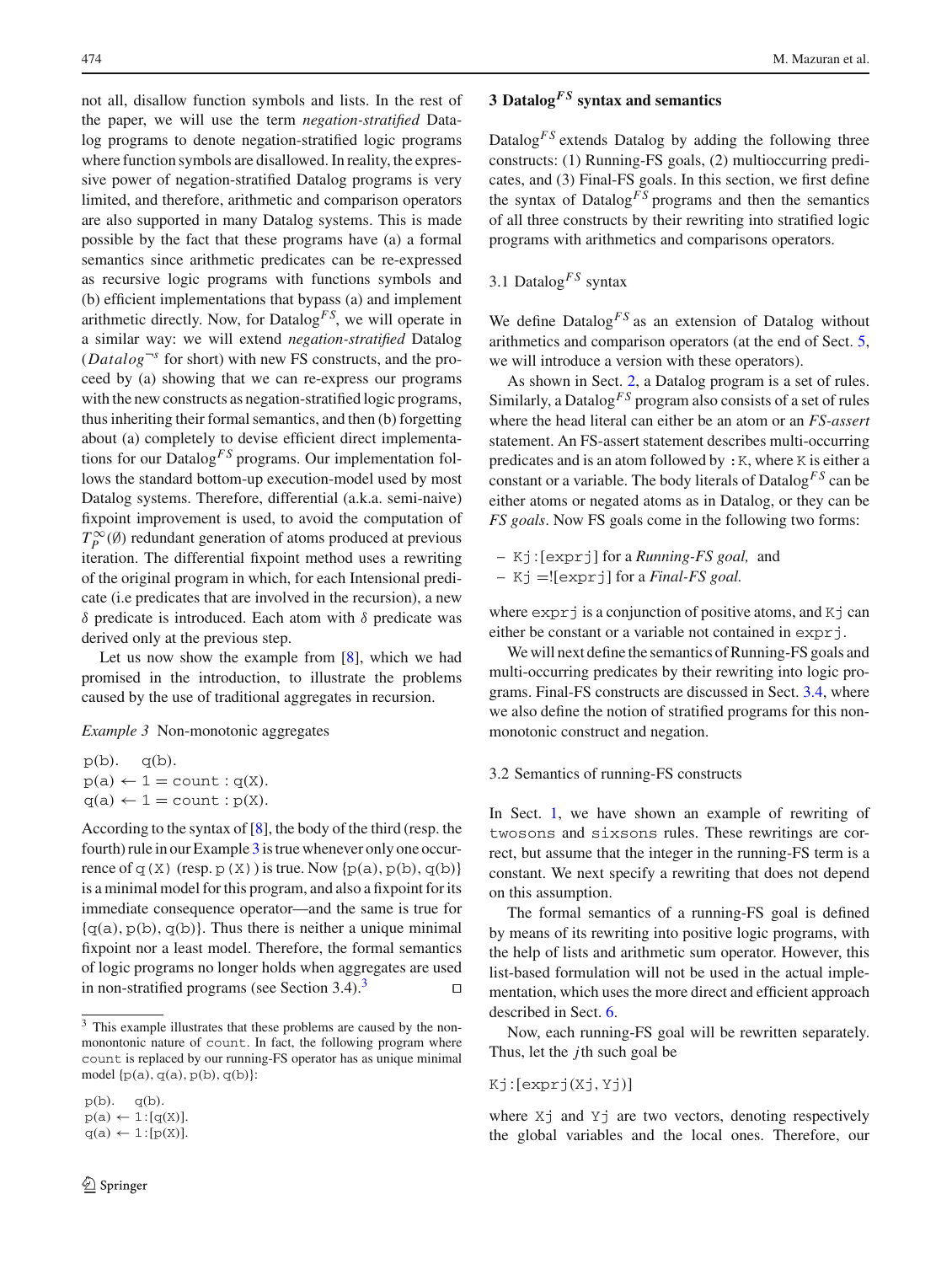rewriting replaces  $Kj : [\exp(Xi_j, Y_j)]$  in the rule by conj(Kj, Xj,  $\Box$ ), where conj is defined as follows:<sup>4</sup>

$$
conj(1,Xj,[Yj]) \leftarrow exprj(Xj,Yj).
$$
  
conj(N1,Xj,[Yj|T])  $\leftarrow exprj(Xj,Yj), conj(N,Xj,T),notin(Yj,T),N1 = N + 1.$ 

where notin is defined without using negation, as follows:

 $notin(Z, [$ ]).  $notin(Z, [V|T]) \leftarrow Z \neq V, notin(Z, T).$ 

For a real-life example, let us consider the often used guideline that an assistant professor to be advanced to associate professor should have an H-index [\[17\]](#page-22-14) of 13 or higher. This can be expressed in Datalog*F S* as shown in Example [4,](#page-4-1) below.

<span id="page-4-1"></span>*Example 4* Our candidate must have authored at least 13 papers each of which has been referenced at least 13 times. The database table author(Author, Pno) lists all papers (co-)authored by a person, while the atom refer(PnFrom,PnTo) denotes that paper PnFrom contains a reference to paper PnTo.

 $attleast13(PnTo) \leftarrow 13:[refer(PnFrom, PnTo)].$ hindex13(Author)  $\leftarrow$  13: [author(Author, Pno), atleast13(Pno)].

the first rule finds all papers that have been cited at least 13 times while the second rule finds all authors that have authored at least 13 of those papers.

Following the rewriting of running-FS goals, the second rule in Example [4](#page-4-1) becomes:

hindex13(Author)  $\leftarrow$  con2(13, Author,  $\_$ ).

where con2 is defined as follows:

| $con2(1, \text{Author}, [\text{Pno}]) \leftarrow$                                       | author(Author, Pno), |
|-----------------------------------------------------------------------------------------|----------------------|
|                                                                                         | atleast13(Pno).      |
| $con2(N1, \text{Author}, [\text{Pno} T]) \leftarrow author(\text{Author}, \text{Pno}),$ |                      |
|                                                                                         | atleast13(Pno).      |
|                                                                                         | con2(N, Author, T),  |
|                                                                                         | $notin(Pro, T)$ ,    |
|                                                                                         | $N1 = N + 1.$        |

Two similar rules define con1 that re-expresses the first rule of Example [4.](#page-4-1) Although different pairs of rules are needed for each running-FS term, all these rules can use the same notin predicate, since its definition is generic.

In Example [4,](#page-4-1) we only have one local variable and one global variable. However, generalizing to the case where we have an arbitrary number of global variables and local variables is straightforward, since we can arrange them into lists of local variables and global variables (as shown above by conj rule in the generic rewriting). In Example  $5$ , we show a rewriting with two local variables and one global variable.

<span id="page-4-2"></span>*Example 5* Each person that has at least 10 grandsons can be defined as follows:

 $gradson10(X) \leftarrow person(X), 10:[son(X, Y), son(Y, Z)].$ 

Its rewriting is defined by using lists as shown below:

```
gradson10(X) \leftarrow person(X), con3(10, X, _).
con3(1, X, [[Y, Z]]) \leftarrow \text{son}(X, Y), \text{son}(Y, Z).con3(N1, X, [[Y, Z] | T]) \leftarrow son(X, Y), son(Y, Z),con3(N, X, T),
                             notin([Y, Z], T), N1 = N+1.\Box
```
Another example of this rewriting is given in Appendix A. The definition of notinuses goals such as  $Z \neq V$  denoting inequality between single variables. In general, we might have several local variables which can be organized in lists (or other complex objects). Then the inequality condition between two lists can simply express the fact that not all the corresponding elements in the list are equal.

This rewriting of Datalog<sup>FS</sup> into a pure logic program proves that our running-FS construct is monotonic and can thus be freely used in recursion while preserving the formal (model-theoretic, proof-theoretic and least fixpoint) semantics of logic programs. Also observe that this definition does not assume any total order among the elements being counted: in other words, it satisfies the important principle of query genericity [\[18\]](#page-22-16).

However, this list-based formulation of the running-FS construct is too inefficient to be used in the actual implementation. Later in Sect. [6,](#page-10-0) we will propose an implementation approach that takes us directly from  $Datalog<sup>FS</sup>$  into an efficient implementation which is not based on the use of lists. Likewise, we expect that Datalog*F S* programmers will use these running-FS constructs without ever thinking about lists and the abstract semantics discussed in this section.

# <span id="page-4-3"></span>3.3 Multi-occurring predicates

In all the examples considered so far, base predicates and derived predicates were always counted as providing support of one. But we will now introduce the concept of multi-occurring predicates, that is, predicates that provide a support greater than one. To explain this concept, suppose we want to keep track of the number of citations received by papers, using the base predicate ref. For instance,  $ref("MousaviZ11")$  indicates that the paper with DBLP

<span id="page-4-0"></span><sup>4</sup> Observe that while N+1 can be viewed as a call to an arithmetic functions, we can stay in the framework of pure logic programs and view it as the postfix functor  $+1$  applied to N, as in Datalog<sub>1*S*</sub> [\[16\]](#page-22-15); this also supports comparison between positive integers without assuming a totally ordered universe.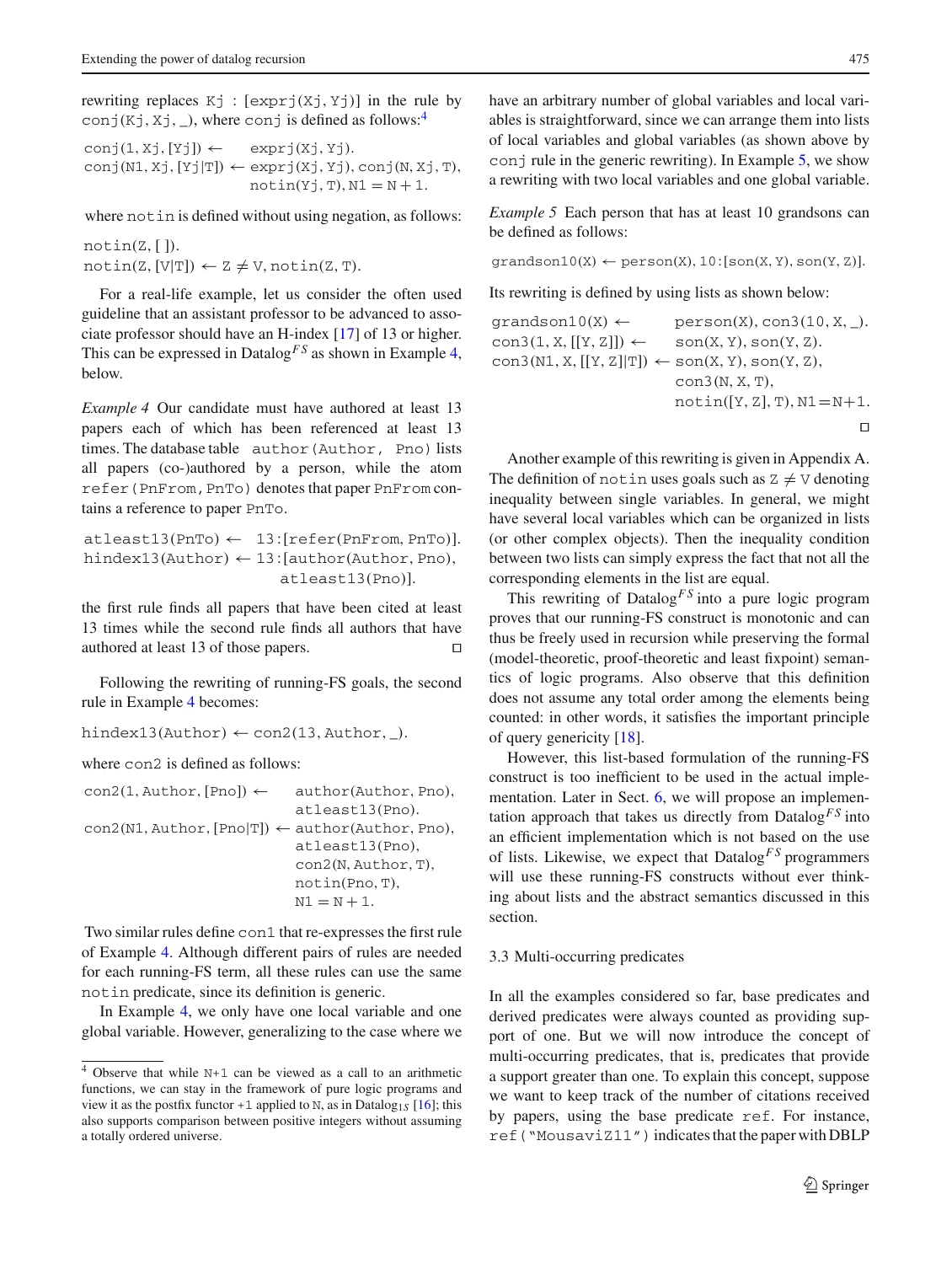identifier "MousaviZ11" has received one citation, and we say that ref("MousaviZ11") has support one. Now, if the paper has, say, six citations we could consider storing in our fact base six occurrences of ref("MousaviZ11"), but that would be of no logical consequence since idempotence is assumed in the semantics of logic programs. Therefore, to account for these six identical facts, we will instead add one more attribute to the predicate ref and assume that our database contains the facts: ref("MousaviZ11", 1), …, ref("MousaviZ11",6). Each of these six facts contributes with support one, and thus we will say that ref("MousaviZ11") has support 6 and represent this information by the following notation:

#### ref("MousaviZ11"): 6.

This denotes that the paper with DBLP identifier "MousaviZ11" is currently cited in six papers, whereby Pno="MousaviZ11" now contributes with a count of six to the b-expression of the rule in Example [6,](#page-5-1) below:

<span id="page-5-1"></span>*Example 6* Total reference count for an author.

 $tref(Authr): N \leftarrow N:[author(Authr, Pno), ref(Pno)].$ 

where the occurrences of tref(Authr) are the sum of occurrences of all papers by Authr.

The terms  $\cdot$  :6" and  $\cdot$  :N", respectively, used in the ref fact above, and the head of the rule of Example [6](#page-5-1) will be called *FS-assert* terms. The FS-assert construct provides a very useful extension, since there are numerous examples, such as those presented in [\[19](#page-22-17)], where it is desirable to count certain predicates as providing a support level greater than one.[5](#page-5-2)

The formal semantics of programs *P* with frequency assert terms is defined by *expanding* it into its *P* equivalent, which is obtained as follows:

1. Each rule in *P* with head  $q(X1,..., Xn)$ : K and with body Body is replaced by

 $\bar{q}(X1,\ldots,Xn,J) \leftarrow$  lessthan(J, K), Body.

where  $J$  cannot occur in Body and lessthan( $J$ , K) is a distinguished predicate used to generate all positive integers up to K, included, since:

```
less than(1, K) \leftarrow K \geq 1.less than (J1, K) \leftarrow less than (J, K), K > J, J1 = J + 1.
```
2. Each occurrence of  $q(X1, ..., Xn)$  in the body of rules of the program so obtained is replaced by:  $\bar{q}(X1,\ldots,Xn, J)$  where J is required not to appear elsewhere.

Thus, the meaning of our program,

```
ref("MousaviZ11"):6.
tref(Authr):N \leftarrow N:[author(Authr, Pno), ref(Pno)].
```
is defined by its expansion into the following program:

 $\overline{\text{ref}}$ ("MousaviZ11", J)  $\leftarrow$  lessthan(J, 6).  $\overline{\text{tref}}(\text{Author}, J) \leftarrow \text{less}(\text{John}, N),$ N: [author(Authr, Pno), ref(Pno, J1)].

where lessthan is defined as shown in point 1, above. Also observe here that, in this special case where multiplicity is generated by a running-FS, the rewriting can be simplified into:

 $\overline{\text{tref}}(\text{Author}, \text{N}) \leftarrow \text{N}: [\text{author}(\text{Author}, \text{Pno}), \overline{\text{ref}}(\text{Pno}, \text{J1})].$ 

This does only hold if the running-FS term is not constant. Moreover, as we will show in Sect. [3.4,](#page-5-0) the same consideration does not hold if a final-FS goal is present in the body of the rule because its semantics does not imply the lessthan predicate which thus cannot be removed.

As a result of the presented expansion, we have that, in Example [6,](#page-5-1) ref("MousaviZ11"): 6 contributes with six to the reference count of each author of that paper.

An important property of frequency statements is that, when multiple statements hold for the same fact (base fact or derived fact) only the largest value is significant, the others are subsumed and ignored. Thus, if the following two predicates are derived,

ref("MousaviZ11"):6. ref("MousaviZ11"): 4.

the second fact carries no additional information and can be simply dropped. This property is useful in many applications that require maxima, as discussed in Sect. [9.](#page-18-0) However, if instead of the maximum frequency, we would like to take the sum of frequencies, we can simply add an additional argument. Indeed, the following two facts that also show the source of the citations imply a total count of 10:

```
ref("MousaviZ11", journals): 6.
ref("MousaviZ11", others): 4.
```
#### <span id="page-5-0"></span>3.4 Final-FS goals

<span id="page-5-3"></span>The rewriting rules defined in the previous section make it possible to use variables rather than constants in the specification of FS goals. This is useful in many situations. For instance, to find the actual number of sons that a person has, we can use the Datalog<sup>*FS*</sup> program in Example [7,](#page-5-3) below.

<span id="page-5-2"></span><sup>5</sup> This discussion suggests that the formal semantics of Datalog*F S* can also be defined without using lists–that is, in terms of Herbrand bases and interpretations that only use the constants and predicates in the programs and no function symbols. This interesting topic is left for future research.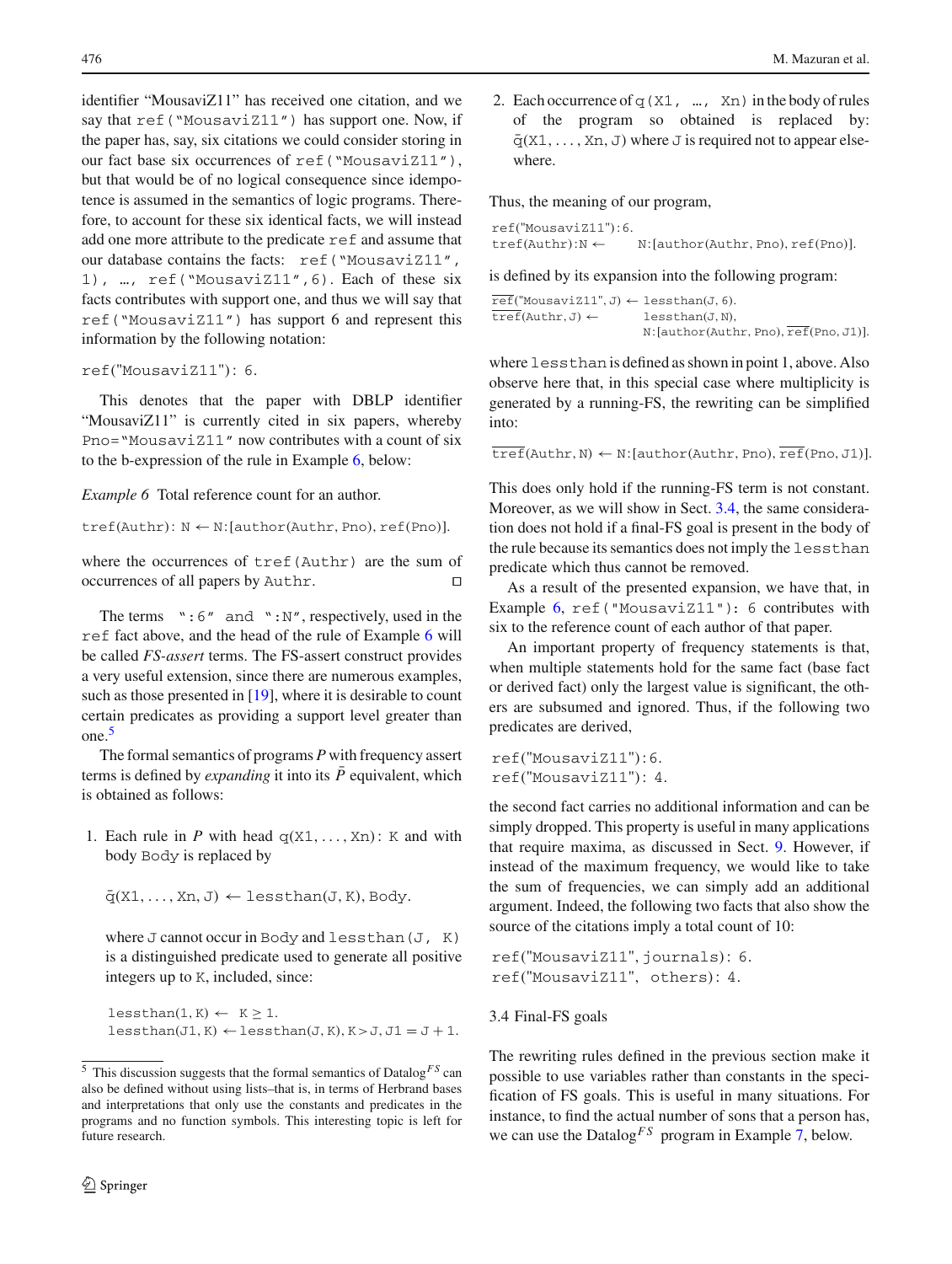*Example 7* How many sons does a person have?

 $\text{cosons}(\text{PName}, \text{N}) \leftarrow \text{person}(\text{PName}),$ N =![son(PName, Sname)].

where the goal  $N=$ ! [son(PName, Sname)] allows to retrieve the exact number N of distinct assignments to variable Sname that make son (PName, Sname) true.  $\square$ 

Now the semantics of Example [7](#page-5-3) above is defined by using running-FS goals, as follows:

 $\text{cosons}(\text{PMame}, \text{N}) \leftarrow \text{person}(\text{PMame})$ . N: [son(PName, Sname)], ¬morethan(PName, N).  $morethan(PName, N) \leftarrow N1:[son(PName, _)], N1 > N.$ 

while the final-FS construct does not increase expressive power, it allows us to express queries in a more compact and intuitive form and is also useful for compilation, as we will see later. In general, a Final-FS goal has the form,

 $Kj = [[exprj(Xj, Yj)]$ 

where  $\exp r j(Xj, Yj)$  is a b-expression, with the same syntax as that used for Running-FS goals. Thus,  $X^{\dagger}$  and  $Y^{\dagger}$ respectively denotes its global variables and the local variables. The formal semantics of this Final-FS goal is defined by rewriting it into the conjunction:

 $Kj : [exprj(Xj, Yj)], \neg morethan(X<sub>j</sub>, K)$ 

where:

 $morethan(X_j, K) \leftarrow K1 : [exprj(X_j, \_)], K1 > K.$ 

Obviously, the rewriting in logic programming is obtained by substituting the Running-FS goal with its rewriting. Moreover, the rewritten program must be stratified with respect to negation. Thus we have the following definition:

**Definition 1** A Datalog<sup>*FS*</sup> program is stratified if its rewriting into a logic program is negation-stratified.

The question of whether a Datalog<sup>FS</sup> program  $P$  is stratified can be answered by simply inspecting the given program and ensuring the following condition holds. Basically each rule of *P* can contain two kinds of goals:

- (a) the normal goals of standard Datalog programs and
- (b) Running-FS and Final-FS goals, K: [b-expression], or K=![b-expression], where b-expression is the conjunct of one or more predicates.

For (a) the stratification conditions have not changed: the head of the rule must belong to a stratum that is not lower than that of every goal, and strictly higher than that of every negated goal.

For (b) the head of the rule must belong to a stratum that is (i) not lower than that of every predicate in the b-expression of  $K : [b - \text{expression}]$  and (ii) strictly higher than that of every predicate in the b-expression of K=![b-expression].

# <span id="page-6-0"></span>**4 Stratified Datalog***F S* **by example**

In the previous sections, we have illustrated the semantics of Datalog<sup> $FS$ </sup> with the help of simple examples. We will now introduce more complex examples to illustrate the many applications of stratified Datalog*F S* using FS goals in recursive rules, which make use of positive integers but do not use function symbols or arithmetic.

<span id="page-6-1"></span>Consider Example [8,](#page-6-1) below, that is based on an example by Ross and Sagiv [\[8\]](#page-22-6).

*Example 8* Some people will come to the party for sure. Others will also come once they learn that three or more of their friends will come.

 $will come(X) \leftarrow sure(X).$  $will come(Y) \leftarrow 3: [friend(Y, X), will come(X)].$ 

where sure denotes people who will come even if none of their friends will.

We extend Example [8](#page-6-1) considering that one person might be more timid than another, and different people could require a different number of friends before they also join the party. This scenario is described by Example [9,](#page-6-2) below.

<span id="page-6-2"></span>*Example 9* A person will join the party if a sufficient number of friends join.

```
join(X) \leftarrow sure(X).\text{join}(Y) \leftarrow \text{requires}(Y, K), K: [\text{friend}(Y, X), \text{join}(X)].
```
where requires (person, number) denotes the number of friends required by a person, and number must be a positive integer.

The reachability problem in directed hypergraphs calls for a strategy, similar that used in Example [9,](#page-6-2) inasmuch as several nodes must be reached before we can reach the next node.

<span id="page-6-3"></span>A directed hypergraph *H* is a pair  $H = (X, E)$  where *X* denotes the nodes, and *E* denotes the hyperedges. Each hyperedge is a pair  $\langle L, v_{\perp} \rangle$ , where *L* is a non-empty set of nodes (the source nodes) and v*L* is a node not belonging to *L* (the sink node). Hypergraph reachability is modeled by the following recursive definition: (i) a node X is always reachable from itself and (ii) a node Y is reachable from X if there is a hyperedge such that its sink is Y and each of its sources is reachable from X. Thus the program presented in Example [10](#page-6-3) is the reachability query for hypergraphs.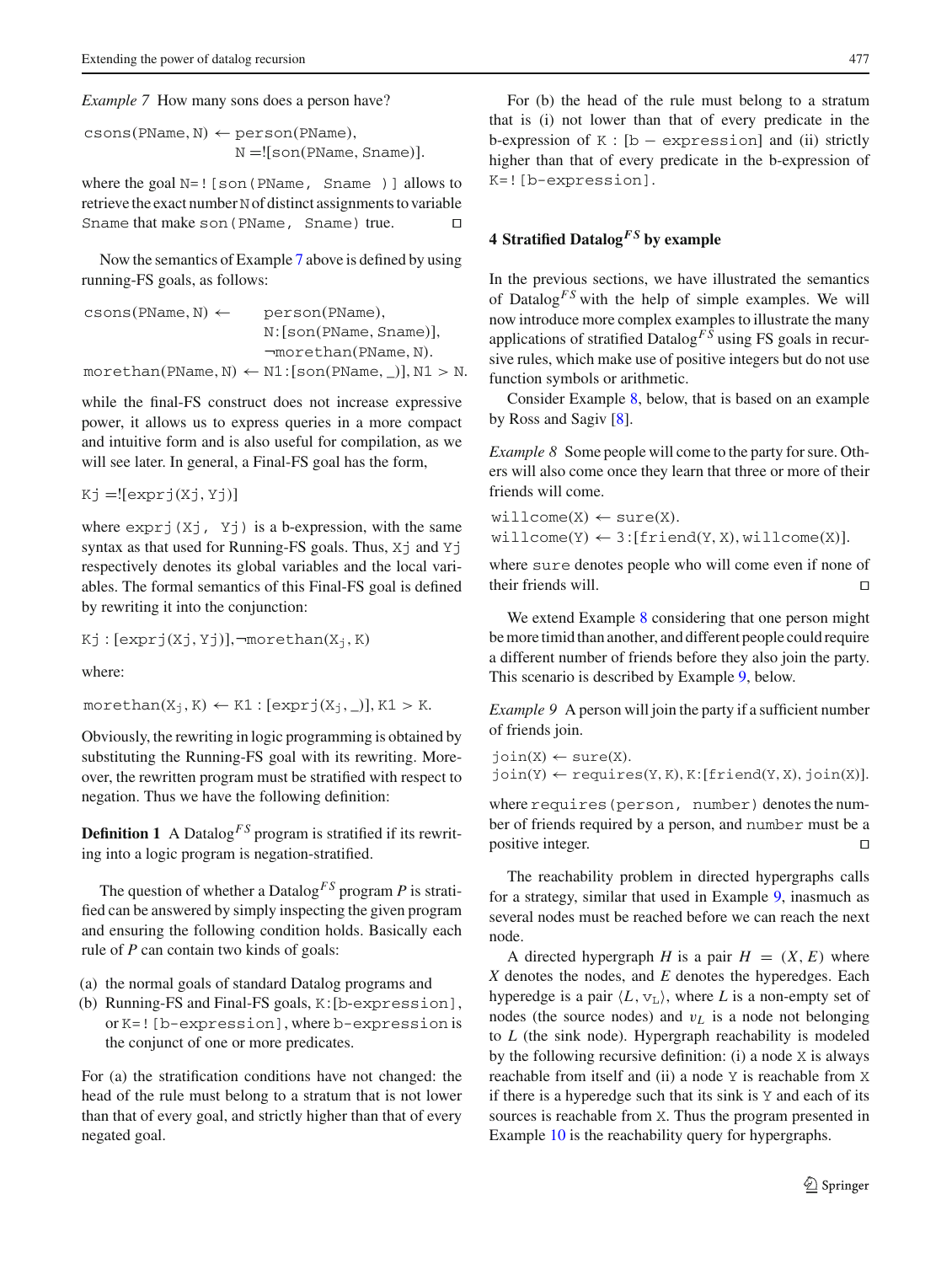*Example 10* Let the nodes of a hypergraph be represented by the monadic predicate node, while its edges are represented with two dyadic predicates source and sink. Thus, the edge  $ID = \langle L, v_L \rangle$  is represented by the fact sink(ID,  $v_L$ ), and a fact source (ID, X) for each  $X \in L$ . Then the reachability query for hypergraphs is:

 $reach(X, X) \leftarrow node(X).$  $reach(X, Y) \leftarrow node(X), K = ![source(ID, _)],$  $K: [\text{source}(\text{ID}, \text{Z}), \text{reach}(\text{X}, \text{Z})],$ sink(ID, Y).

the first rule states that each node X is reachable from itself. The second rule says that a node Y can be reached from X if there is a hyperedge ID whose sink is Y and each source Z of ID is reachable from X (imposed by the conjunction of goals  $K=$ ! [source(ID,  $)$ ],  $K:$  [ source(ID, Z), reach(X,Z)]). Thus, when all the source nodes of a given edge ID have been reached, the sink node of  $ID$  is reached as well.

Let us now introduce some examples using multioccurring predicates. If staff(Lab, Name) describes the current staff in each laboratory, the following rule can be used to determine the total number of references pointing to (papers by researchers in) each laboratory.

 $labref(Lab): Tot \leftarrow Tot:[statf(Lab, Name),$ tref(Name)].

We next show some examples that use multi-occurring predicates in recursive rules. Bill-of-materials (BOM) applications represent a well-known example of the need for recursive queries. For instance, our database might contain records such as assbl(Part, Subpart, Qty) which, for each part number, give the immediate subparts used in its assembly and the quantity in which they are used. For instance, a bicycle has one frame and two wheels as immediate subparts. At the bottom of the Bill-of-material DAG, we find the basic parts that are purchased from external suppliers and provide the raw materials for our assembly. Basic parts are described by basic(Pno, Days) denoting the days needed to obtain that basic part. Several interesting BOM applications are naturally expressed by combining aggregates and recursion, as the one in Example [11.](#page-7-0)

<span id="page-7-0"></span>*Example 11* How many basic parts does an assembled part contain?

| $\text{cas}$ b(Part, Sub): Oty $\leftarrow$ assbl(Part, Sub, Oty).     |
|------------------------------------------------------------------------|
| basic(Pro, ).                                                          |
| $K:[\text{cas}b(\text{Part}, \text{Sub}), \text{cbasic}(\text{Sub})].$ |
| $C =$ [cbasic(Prt)].                                                   |
|                                                                        |

For each assembled part, we count the number of basic parts as a recursive sum, using goal K:[cassb(Part, Sub), cbasic(Sub)]. Basic parts have occurrence 1, as stated by the second rule. The multi-occurring predicates cassb and cbasic in the running-FS goal allow to sum, in a recursive manner, the occurrences of each subpart of an assembled part.

Of course, the total count of basic parts used by a part (which is derived using the last rule in Example [11\)](#page-7-0), such as wheel, should not be retrieved using a goal such as N :  $[cbasic(wheel)]$  since this returns all the positive integers up to the max N value for which the running-FS goal holds. A goal such as N=! [cbasic(wheel)] should be used instead inasmuch as this returns the exact count of the basic subparts for wheel. Similar observations hold also for the third rule in Example [12.](#page-7-1)

Simple assemblies, such as bicycles, can be put together the very same day in which the last basic part arrives. Thus, the time needed to delivery a bicycle to the customer can be computed as the maximum of the number of days that the various basic parts require to arrive. Thus we have Example [12,](#page-7-1) below.

# <span id="page-7-1"></span>*Example 12* How many days until delivery?

| $delivery(Pro):$ Days $\leftarrow$                            | basic(Pno, Days).      |
|---------------------------------------------------------------|------------------------|
| $delivery(Part)$ : Days $\leftarrow$                          | assbl(Part, Sub, ),    |
|                                                               | Days: [delivery(Sub)]. |
| $actualdays(Part, CDays) \leftarrow CDays = ![delayc(Part)].$ |                        |

For each assembled part, we find each basic subpart along with the number of days this takes to arrive. By using the multi-occuring predicate delivery inside the FS-goal Days: [delivery(Sub)] we find, for a given Part, the maximum among the delivery times of its subparts.

Another interesting application of Datalog<sup>FS</sup> is the one proposed by Mumick, Pirahesh and Ramakrishnan [\[19\]](#page-22-17) and presented in Example [13,](#page-7-2) below.

<span id="page-7-2"></span>*Example 13* Companies can purchase shares of other companies; in addition to its directly owned shares, a company A controls the shares controlled by a company B when A has a controlling majority (50%) of B's shares (in other words, when A bought B). The shares of each company are subdivided into 100 equal-size lots.

```
{\rm cshares(C2,C3,dirct)}: P \leftarrow {\rm owned\_shares(C2,C3,P)}.
\text{cshares}(C1, C3, \text{indirect}): P \leftarrow P: [bought(C1, C2),
                                           cshares(C2, C3, \_)].bought(C1, C2) \leftarrow C1 \neq C2, 50:[cshares(C1, C2, \_)].
```
where dirct and indirct are constants.  $\square$ 

These examples show that stratified Datalog*F S* allows us to express various useful applications that were used in the past to illustrate the limitations of negation-stratified Datalog. In the next section, we present a formal investigation of the expressivity properties of stratified Datalog*F S*.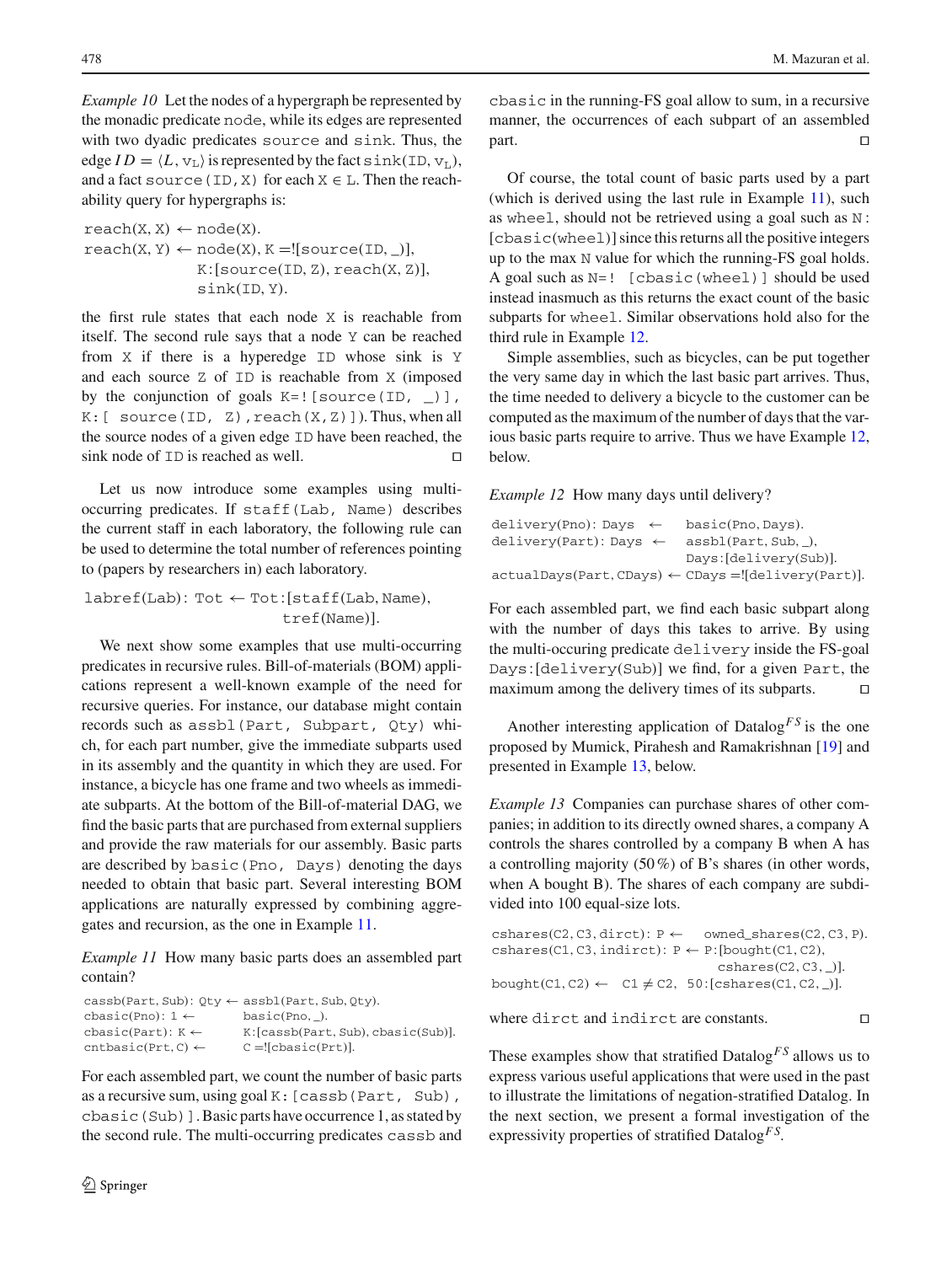# <span id="page-8-0"></span>**5 Expressive power of Datalog***F S*

Our previous examples illustrate that  $Datalog<sup>FS</sup>$  is a very powerful language. In fact, we will show that (i) stratified Datalog<sup>*FS*</sup> is more expressive than Datalog with stratified negation and aggregates and (ii) many queries for which only inefficient formulations are possible with Datalog can now be expressed and supported by optimal algorithms in stratified Datalog<sup>*FS*</sup>. In this section, we focus on (i) and analyze the impact upon expressive power of the new constructs. We will return to (ii) in next sections, where we study implementation and optimization issues.

### 5.1 Comparison with negation-stratified datalog

In this section, we will compare stratified  $Datalog<sup>FS</sup>$  with negation-stratified Datalog.

We recall that in negation-stratified Datalog, arithmetic expressions and aggregates are not allowed and ordering of the domain is not given a priori (thus, there are no comparison operators). We have the following theorem:

# **Theorem 1**  $Datalog^{-s} \subsetneq$  stratified Datalog<sup>FS</sup>

*Proof* The containment of *Datalog*¬*<sup>s</sup>* by stratified Datalog<sup>*FS*</sup> is trivial because stratified Datalog<sup>*FS*</sup> is an extension of *Datalog*<sup> $\sim$ *s*</sup>. The fact that stratified Datalog<sup>*FS*</sup> is strictly more expressive than *Datalog*<sup> $\neg$ *s*</sup> follows from Kolaitis' result [\[20](#page-22-18)] that the game query cannot be expressed in *Datalog*<sup> $\sim$ *s*</sup>, whereas Example [14](#page-8-1) shows the game query expressed in stratified Datalog<sup>*FS*</sup>. □

*The Game Query.* A two player game can be described by a graph  $G = (V, V_0, V_1, E)$ , with a partitioning  $V = V_0 \cup V_1$ of nodes into positions where player 0 moves and position where player 1 moves. The possible moves are described by the edge relation  $E \subseteq V \times V$ .

A game is strictly alternating if every move of player 0 is followed by a move by player 1, and vice versa, that is  $E \subseteq V_0 \times V_1 \cup V_1 \times V_0$ . Consider now player 0; by the following recursive definition, we can establish whether, in a strictly alternating game,  $v \in V_0$  is a winning position for player 0:

- if player 1 cannot move, that is  $\neq u$  ∈  $V_1$  :  $(v, u)$  ∈  $E$ , or
- for each move of player 1, there is a move of player 0, which leads to a winning state, that is  $\forall u \in V_1$  such that  $(v, u) \in E$ , there exists a position  $h \in V_0$  such that  $(u, h) \in E$  and *h* is winning.

A game query defines the winning position of player 0 in a strictly alternating game. Extending a result by Dalhaus [\[21](#page-22-19)], Kolaitis proved the following result [\[20](#page-22-18)]:

**Theorem 2** *(Dahlhaus and Kolaitis) Datalog*¬*<sup>s</sup> cannot express the game query.*

<span id="page-8-1"></span>The Example [14](#page-8-1) express the game query in stratified Datalog<sup> $FS$ </sup>.

*Example 14* Let  $\in$   $(x, y)$  be the facts that represent *E*, and let  $v_{0(x)}$  be the facts that represent  $V_0$ , the game query in stratified Datalog<sup>FS</sup> is the following:

 $w(X) \leftarrow v_0(X), \neg e(X, \_).$  $w(X) \leftarrow v_0(X), e(X, Y), K = [[e(Y, Z)], K : [e(Y, Z), w(Z)].$ 

The first rule derives each state where player 1 cannot move. The second recursive rule derives the state where, for each move of player 1, there is a move of player 0 that leads to a winning state. In the second rule,  $K = [e(Y, Z)]$  counts the number of Z positions and  $K: [e(Y, Z), w(Z)]$  verifies that each Z position is a winning state.

# 5.2 Comparison with aggregate-stratified datalog

Our FS goals are monotonic, but this is not true in general for all types of aggregates. In order to deal with non-monotonic aggregates, the concept of stratified aggregates has been introduced. In [\[22\]](#page-22-20), Mumick and Shmueli describe *Da*, that is, Datalog with stratified aggregates as an extension of Datalog that allows basic arithmetic functions  $(+, -, *, \ldots)$  as built-in and "Groupby" predicates of the form

$$
GROUPBY(r(\overline{t}), [Y_1, Y_2, \dots, Y_m],
$$
  

$$
Z_1 = A_1(E_1(\overline{t})), \dots, Z_n = A_n(E_n(\overline{t})))
$$

to appear as subgoals in Datalog body rules. The "Groupby" predicate takes as arguments: a predicate  $r$  with its attribute list  $\overline{t}$ , a grouping list  $[Y_1, Y_2,..., Y_m]$  contained in  $\overline{t}$  and a set of aggregation terms  $Z_1 = A_1(E_1), \ldots, Z_n = A_n(E_n)$ . For each aggregation term  $Z_i = A_i(E_i(\overline{t}))$ ,  $Z_i$  is a new variable,  $E_i(\overline{t})$  is an arithmetic expression that uses the variables  $\overline{\text{t}}$  and  $A_i$  is an aggregate operator, for example sum, count, max, min and avg. Stratification means that if a derived relation *r*1 is defined by applying aggregation on a derived relation *r*2, then *r*2's definition does not depend, syntactically, on relation *r*1.

<span id="page-8-2"></span>The expressive power of  $D^a$  was studied in [\[22](#page-22-20)]: when no function symbols or arithmetic are present, then the addition of stratified COUNT adds more power to the language than the addition of stratified negation (the latter can be expressed using the former but not vice versa). However, there remain many queries that are not expressible in  $D^a$ : in particular the Summarized Part Explosion query, which counts the number of copies of component Sub needed to construct one copy of Part, cannot be expressed in  $D^a$  [\[22](#page-22-20)]. Now, this query can be easily expressed in stratified Datalog*F S* as shown in Example [15.](#page-8-2)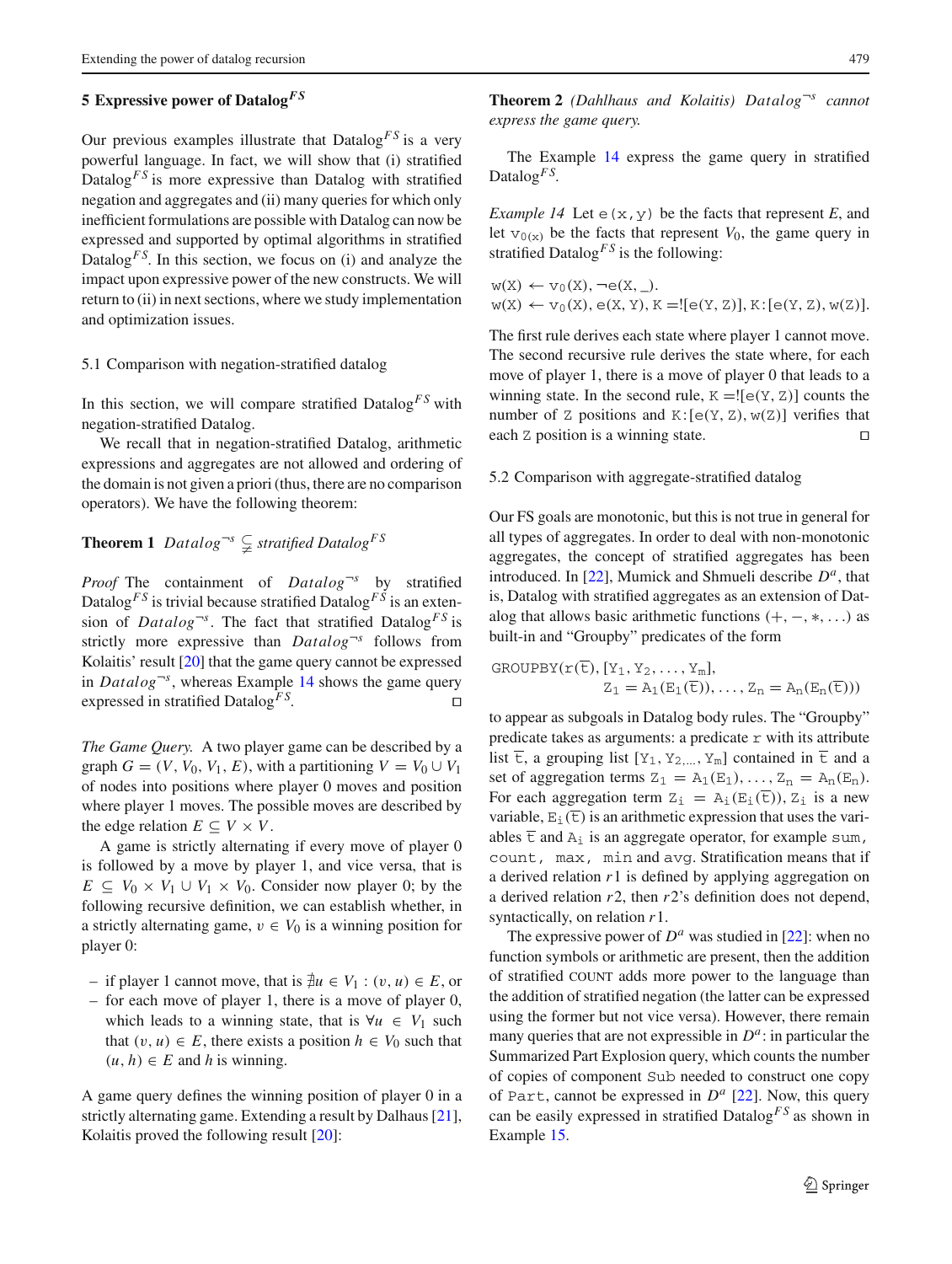#### *Example 15* Summarized Part Explosion

| $\text{cas}$ b(Part, Sub): Oty $\leftarrow$ subpart(Part, Sub, Oty). |                                      |  |
|----------------------------------------------------------------------|--------------------------------------|--|
| $need(Sub, Sub): 1 \leftarrow$                                       | $subpart($ , Sub, $).$               |  |
| $need(Part, Sub): K \leftarrow$                                      | K: [cassb(Part, P1), need(P1, Sub)]. |  |
| total(Part, Sub, K) $\leftarrow$                                     | $K =$ [need(Part, Sub)].             |  |

 $\Box$ 

Therefore, we have the following theorem:

# **Theorem 3** *Stratified Datalog*<sup>*FS*</sup>  $\nsubseteq$  *D<sup>a</sup>*

In the Appendix C, we prove that, by adding arithmetic and comparison operators to stratified Datalog<sup> $FS$ </sup> it can express all queries expressible in  $D^a$ . Thus, it contains  $D^a$ .

### 5.3 Expressive power on ordered domains

We now compare stratified Datalog<sup>FS</sup> with  $D^{-+}$  which is Datalog<sup> $\nu$ </sup>s with the addition of the built-in operator +. In [\[22](#page-22-20)], it is proved that  $D^{-+}$  can express *all computable functions* on ordered domains. We recall that the built-in function  $X+Y=Z$ used in [\[22](#page-22-20)] assumes that there is a binding for X and Y that implies a binding for Z.

Then the following stratified Datalog*F S* program in Example [16](#page-9-0) can be used to express the same function for nonnegative integers:

<span id="page-9-0"></span>*Example 16* Expressing integer sum.

 $adding(X, Y, 0) : K \leftarrow K = X.$  $adding(X, Y, 1) : K \leftarrow K = Y.$ sum(0, 0, 0).  $sum(X, Y, Z) \leftarrow Z =![adding(X, Y, ...)].$ 

The first two rules derive, for the two addends X and Y, a multi-occurring predicate having the same occurrence as the value of X and Y respectively. The final-FS goal in the last rule finds the exact sum of the two addends and returns its value.

It is important to observe that the final-FS construct belongs to a stratum that is lower than sum, which can therefore be used in recursive rules (and the program in Example [16](#page-9-0) can be executed in a top-down fashion to avoid the enumeration of all possible derivations). Thus, we have the following result:

<span id="page-9-2"></span>**Theorem 4**  $D^{-+} \subseteq$  *stratified Datalog*<sup>*FS*</sup>.

Now, since  $D^{-+}$  can express all computable queries on ordered domains so does stratified Datalog*F S*.

#### 5.4 Final considerations

The results in the previous sections show that the additional expressive power gained by stratified Datalog<sup>FS</sup> is due to the running-FS construct. In fact, in Appendix B, we give a

formal proof that is sufficient to use such construct, without arithmetic or comparator operators, to express the Final-FS and FS-assert.

While the FS-assert term does not contribute to the expressive power of stratified Datalog*F S*, it plays a very useful practical role since it (i) simplifies the writing of programs and (ii) also simplifies their compilation and implementation, as discussed in detail in the next section. In the same vein, while the final-FS construct can also be expressed using stratified negation on running-FS goals, we will disallow this combination in our actual FS-programs and instead insist on the direct usage of Final-FS constructs (in programs stratified with respect to this construct) for the very reasons (i) and (ii) outlined above.

We actually conjecture that, besides the two examples given here for which we have formal proofs, there are many other interesting queries that can be expressed in stratified Datalog<sup>*FS*</sup> but cannot be expressed in *Datalog*<sup> $\neg$ *s*</sup> nor *D<sup>a</sup>*. For instance, a query similar to the Summarized Part Explosion query in Example [15](#page-8-2) is one that counts the number of paths between each pair of node in an acyclic graph, presented in Example [17.](#page-9-1)

<span id="page-9-1"></span>*Example 17* Consider an acyclic graph represented by the facts  $edge(x, y)$  that represent the edges of the graph. To count the number of paths between every node-pair, we write:

$$
path(X, Y) : 1 \leftarrow \text{edge}(X, Y).
$$
\n
$$
path(X, Y) : K \leftarrow K : [edge(X, Z), path(Z, Y)].
$$
\n
$$
countpaths(X, Y, K) \leftarrow K = ![path(X, Y)].
$$

The first rule assigns occurrence 1 to each direct edge. The second rule assigns, to each pair of nodes X and Y, the number of paths between them by summing, for each node Z, that is reached from X in one edge, the number of paths between Z and Y. Finally, the last rule returns, for each pair of nodes, only the maximum found occurrence.

Also the reachability query on directed hypergraphs of Example [10](#page-6-3) is very difficult to formulate in  $Database^{\neg s}$ , because of the recursive pattern for universal quantification which is similar to that of the game query in Example [14.](#page-8-1) In summary, it appears that the expressive power of stratified Datalog<sup>*FS*</sup> is significantly above that of  $Datalog^{-s}$  and  $D^a$ , whereby it is now meaningful to ask what is the upper bound for stratified Datalog*F S* power. If we assume that our domain is totally ordered (a reasonable assumption in most real-life situations), then the result is given by Theorem [4](#page-9-2) that implies that all computable queries on ordered domain can be expressed in stratified Datalog*F S*.

This important result suggests that stratified Datalog*F S* has reached the ultimate level of expressive power, where its usefulness no longer depends on its ability of expressing the desired queries, instead it depends on the performance with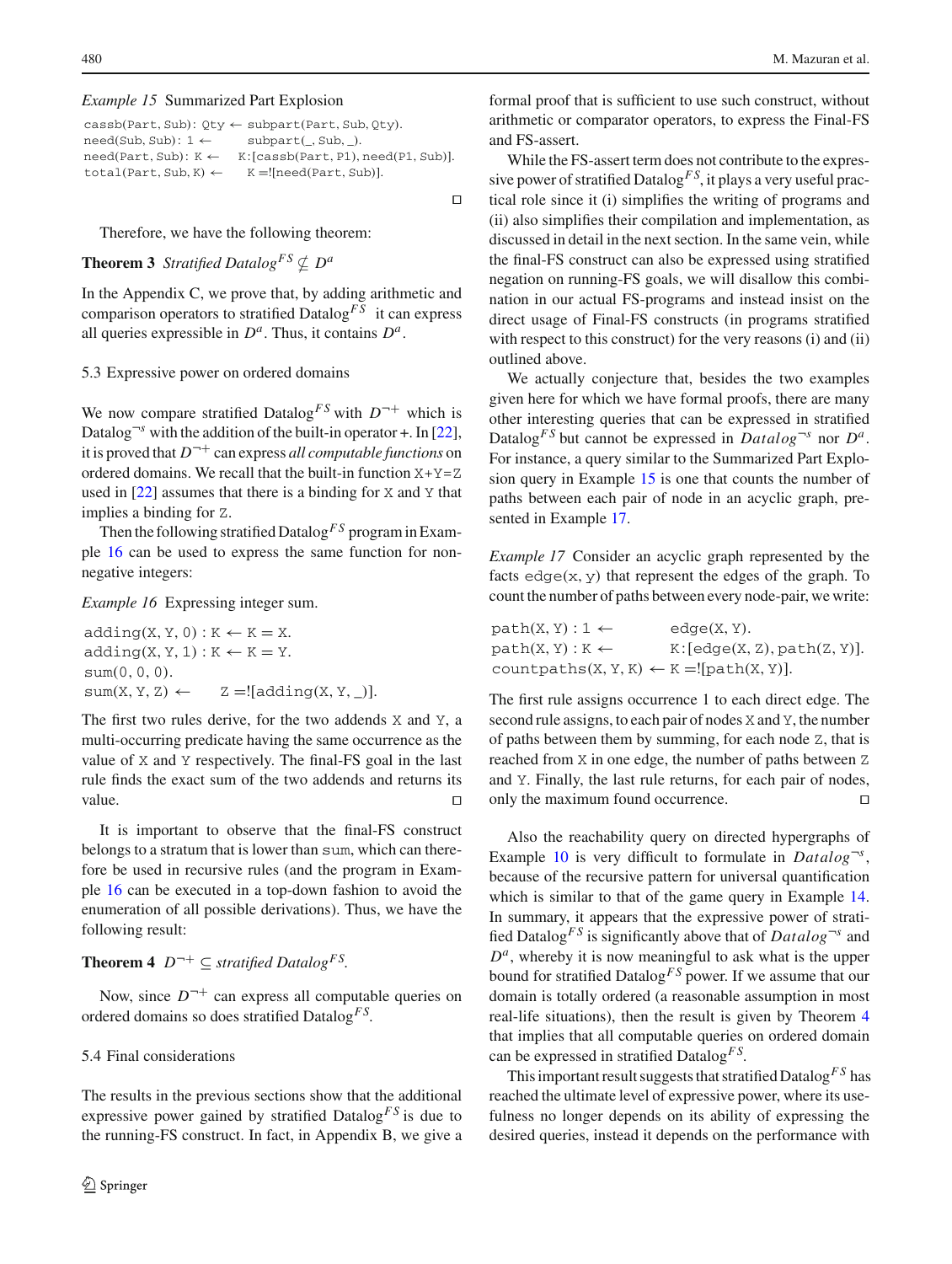which those queries are implemented. Thus, in the next section, we turn our focus on performance issues. Indeed, one of the historical limitations of Datalog is that, while many queries can be expressed by programs using stratified aggregates or negation, these programs cannot be compiled into implementations that achieve the optimal complexity that is delivered by procedural programs. The compilation and optimization techniques discussed in the next section go a long way toward solving these problems.

In as much as we will now focus on practical issues, the ability of stratified Datalog<sup>*FS*</sup> to express integer arithmetic is only of theoretical interest, insofar as we need builtins that allow us to implement these functions very efficiently. Thus, from now on, we assume that these are part of our language and discuss the powerful queries and compilation issues they bring about.

For instance, in the examples presented in Sect. [3,](#page-3-1) the frequency assigned to the head has the same value as the running-FS term in the body, but this need not always be the case. For instance, if we estimate that, on the average, every paper authored by A in a particular laboratory is coauthored by another person in the same lab, then a better estimate for the number of papers published by a laboratory is  $Tot \div 2$ . Thus a better estimate of a pseudo H-factor for each laboratory could be the one expressed by the following program:

$$
\texttt{labref}(\texttt{Lab})\colon H \leftarrow \texttt{Tot:}[\texttt{staff}(\texttt{Lab}, A), \texttt{tref}(A)],\\ H = \texttt{Tot} \div 2.
$$

#### <span id="page-10-0"></span>**6 Compilation and optimization**

The significant gain in expressive power realized by stratified Datalog<sup>FS</sup> can have a significant practical impact only if combined with a very efficient implementation. Because of its declarative semantics, alternative implementation approaches are possible, including the top-down methods of Prolog; however, in this paper, we focus on bottom-up execution and leave top-down methods for later papers (including those that emulate top-down methods, such as magic-sets that are briefly discussed in [\[23](#page-22-21)]).

The efficient bottom-up computation of Datalog<sup>FS</sup> programs is achieved through:

- Differential fixpoint optimization—that is, the extension of the seminaive fixpoint optimization to recursive Datalog<sup>*FS*</sup> rules.
- Max-based optimization. This is a new technique introduced for Datalog<sup>*FS*</sup> whereby the computation over the successive integers produced by running-FS constructs is avoided and replaced by a computation on their upper bounds.

#### <span id="page-10-2"></span>6.1 Differential fixpoint

The differential fixpoint (a.k.a., the seminaive fixpoint) method, which represents the cornerstone of the bottom-up implementation for Datalog programs [\[24\]](#page-22-22), is also applicable and effective for Datalog<sup>FS</sup> programs. However, some nontrivial modification are required as discussed next.

The seminaive computation involves the rewriting of the recursive rule bodies to avoid redundant computation. The standard rewriting produces a new delta rule for each recursive goal in the rule. Now, a recursive Datalog*F S* rule defining predicate *p* could contain a goal such as  $100: [p(X, Y)]$ . Then a naive implementation of the differential fixpoint could start by rewriting this goal into a conjunct of 100 similar goals and then differentiate that into 100 rules. Fortunately, one single differential rule is all that is needed, as it is shown next.

Toward that, let us start with the differentiation of  $2:[p(X, Y)]$ , where *X* and *Y* respectively denote the global variables and the local variables (or vectors thereof) in our b-expression. Now since

$$
2: [p(X, Y)] = p(X, Y_1), p(X, Y_2), Y_1 \neq Y_2
$$

its differentiation yields:

 $\delta p(X, Y_1), p(X, Y_2), Y_1 \neq Y_2 \cup p(X, Y_1), \delta p(X, Y_2), Y_1 \neq Y_2$ 

Thus we are here taking the union of two expressions that are identical except for the renaming of the local variables whose names are immaterial. In other words, either conjunct can be dropped or our symbolic differentiation can be simplified into:

$$
\delta p(X, Y_1), \ p(X, Y_2), \ Y_1 \neq Y_2
$$

The generalization of this differentiation rule to the case where  $K > 2$  can now be proven by induction. Thus in the following, we will prove that in order to differentiate an FS-goal, it is sufficient to differentiate only once the b-expression.

Consider the differentiation of  $(K+1:[\text{expr}(X, Y)])$ . We will now use the following rewriting of this FS-expression, which we call a *strict factorization*:

$$
K + 1: [expr(X, Y)] = expr(X, Y),
$$
  

$$
K: [expr(X, Y_1), Y_1 \neq Y]
$$

Now, the symbolic differentiation of the two sides of equality (where the right-hand side is a quadratic expression) yields:

<span id="page-10-1"></span>
$$
\delta\big(K+1:[\operatorname{expr}(X,Y)]\big) \n= \delta\big(\operatorname{expr}(X,Y)\big), K:[\operatorname{expr}(X,Y_1),Y_1 \neq Y] \tag{1}
$$

$$
expr(X, Y), \delta(K:[expr(X, Y_1), Y_1 \neq Y])
$$
\n(2)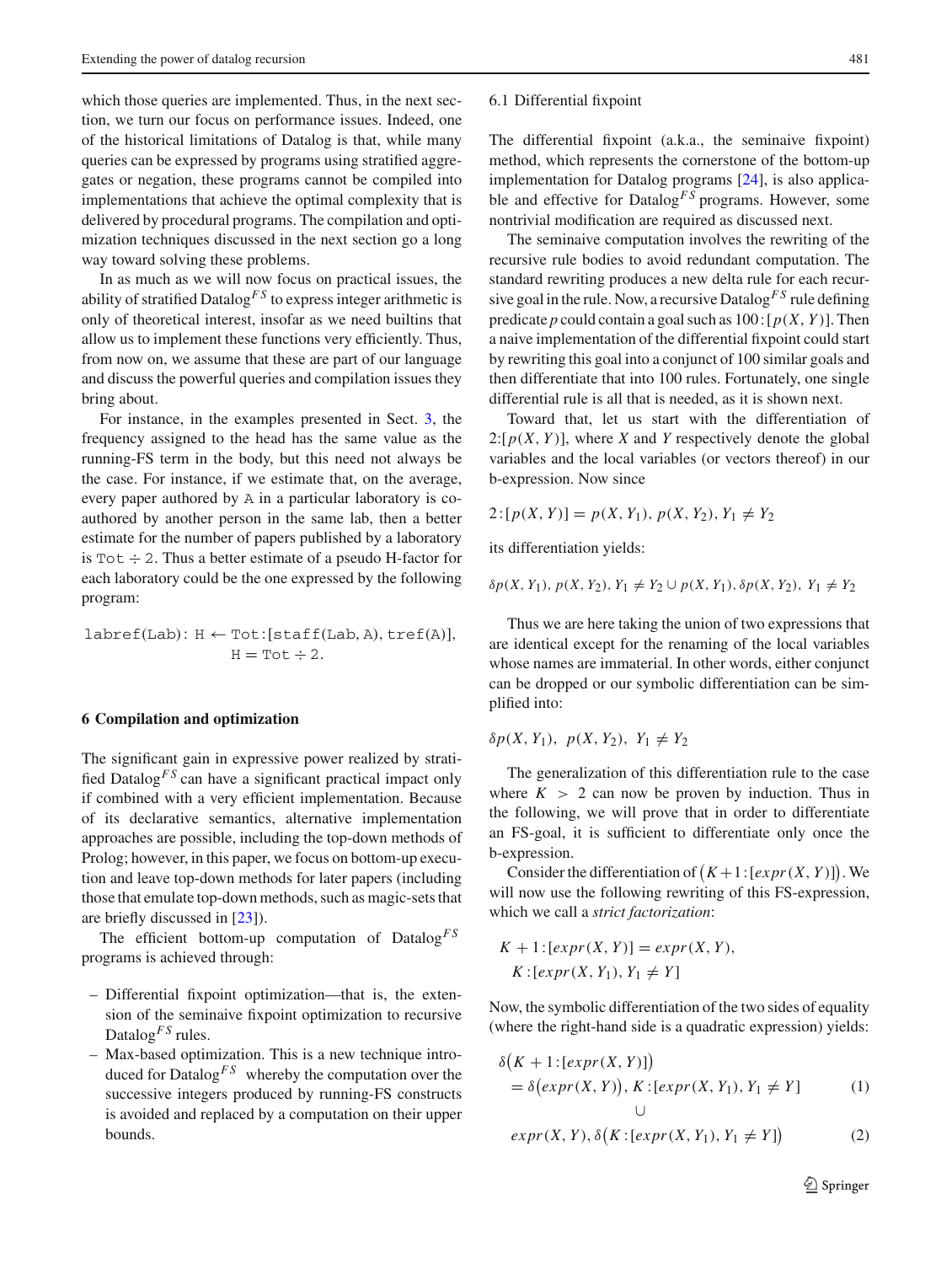But, by the inductive assumption, we have that our δ-rewriting is correct up to *K*, included. Thus,

$$
\delta\big(K\colon[\exp r(X, Y_1), Y_1 \neq Y]\big) = \delta\big(\exp r(X, Y_1), Y_1 \neq Y, \ K-1\colon[\exp r(X, Y_2), Y_2 \neq Y, Y_2 \neq Y_1]\big)
$$

Therefore [\(2\)](#page-10-1) becomes:

$$
expr(X, Y), \delta(exp(X, Y_1)), Y_1 \neq Y,
$$
  
 $K-1:[expr(X, Y_2), Y_2 \neq Y, Y_2 \neq Y_1]$ 

We can now merge the first goal into the b-expression, whereby the old condition  $Y \neq Y_1$  is subsumed by  $Y_2 \neq Y_1$  in the new b-expression, and can thus be eliminated. Therefore, [\(2\)](#page-10-1) reduces to [\(3\)](#page-11-0) below:

<span id="page-11-0"></span>
$$
\delta(expr(X, Y_1)), K: [expr(X, Y_2), Y_2 \neq Y_1]
$$
\n(3)

Now [\(3\)](#page-11-0) is identical to [\(1\)](#page-10-1), modulo variable renaming; thus either  $(1)$  or  $(2)$  can be omitted.

Thus we obtain the following formula that is valid for  $K > 0$  and is called a *strict differentiation* template.

<span id="page-11-1"></span>
$$
\delta(K+1:[expr(X,Y)]) = \delta(exp(X,Y_1)),
$$
  

$$
K:[expr(X,Y_2), Y_2 \neq Y_1] \quad (4)
$$

*Relaxed Differentiation and Factorization.* The general form of relaxed differentiation is as follows:

<span id="page-11-2"></span>
$$
\delta(K+1:[expr(X, Y)]) = \delta(expr(X, Y_1)),
$$
  

$$
K+1:[expr(X, Y_2)]
$$
 (5)

For  $K > 0$ , this formula is equivalent to [\(4\)](#page-11-1). We have that the first atom,  $\delta(exp(X, Y_1))$ , is the same for both. As for the second: in [\(4\)](#page-11-1) we require that  $K : [expr(X, Y_2), Y_2 \neq Y_1]$  (K assignments of  $Y_2$  and each has to be different than  $Y_1$ , that is we require at least  $K + 1$  assignments of Y in total) and in [\(5\)](#page-11-2) we require that  $K + 1$ :  $[expr(X, Y_2)]$  without the inequality condition, thus we are still imposing at least  $K + 1$  assignments of Y. This is true because, by applying the differential fixpoint method, we have that  $\delta(exp(X, Y_1))$  contains only the facts derived at the last step while  $expr(X, Y_1)$  contains the facts derived at all the previous steps (thus also those in  $\delta(exp(X, Y_1))$ .

Moreover, the formula in [\(5\)](#page-11-2) is also valid for  $K = 0$ , thus it holds for every positive integer *K*.

Furthermore, consider the following *relaxed factorization* equality:

<span id="page-11-3"></span>
$$
K: [expr(X, Y)] = expr(X, Y_1), K: [expr(X, Y_2)] \qquad (6)
$$

Now, by observing the relationship between  $(5)$  and  $(6)$ , we conclude that the differentiation of a b-expression can be performed as follows: (i) apply the relaxed factorization to the b-expression and (ii) differentiate the goals outside the brackets and leave the b-expression unchanged. This observation

 $\textcircled{2}$  Springer

allows us to formulate a *canonical differentiation procedure* that consists of the following three steps:

- 1. **Relaxed Factorization**: all the goals of the b-expressions are rewritten by applying the relaxed factorization transformation described above.
- 2. **Reduction**: The relaxed factorization process often generates multiple occurrences of equivalent goals (i.e., goals that are identical except for a possible renaming of variables). These repeated equivalent goals are here removed from the rules.
- 3. **Reduced Differentiation**: The rules produced by the reduction step are differentiated with the b-expression treated as constants (i.e., as if the predicates in the brackets were not recursive or mutually recursive with those for which the delta rules are being generated).

Therefore, after the simple transformations of the first two steps, the third step of the canonical differential process differentiates Datalog*F S* rules as they were traditional Datalog rules. The simplicity and amenability to efficient implementation of canonical differentiation can be appreciated from a few examples.

Take for instance the recursive rule of Example [12:](#page-7-1)

$$
\begin{aligned} \texttt{delivery}(\texttt{Part})\colon \texttt{Days} &\;\;\leftarrow \texttt{assbl}(\texttt{Part}, \texttt{Sub}, \_), \\ \texttt{Days}:[\texttt{delivery}(\texttt{Sub})]. \end{aligned}
$$

This can be factorized as follows (Sub is a global variable):

delivery(Part): Days ← assbl(Part, Sub, \_), delivery(Sub), Days: [delivery(Sub)].

No repeated goals have been produced here, thus we can move to the reduced differentiation step that yields:

$$
\delta \text{delivery(Part): Days} \leftarrow \text{assbl(Part, Sub, _),} \delta \text{delivery(Sub),} \\ \delta \text{delivery(Sub),} \\ \text{Days:[delivery(Sub)].}
$$

For a second example, consider now the following recursive rule (from Example [19](#page-14-0) to be discussed later):

 $reach(Y): V \leftarrow reach(X), V: [reach(X), arc(X, Y)].$ 

There are no local variables in the b-expression of this rule; thus the expansion step produces:

$$
reach(Y): V \leftarrow reach(X), reach(X), arc(X, Y),
$$
  
 $V:[reach(X), arc(X, Y)].$ 

Thus the reduction step yields:

$$
\texttt{reach}(Y)\colon V \leftarrow \texttt{reach}(X), \texttt{arc}(X, Y),\\ V:\texttt{[reach}(X), \texttt{arc}(X, Y)].
$$

Now the reduced differentiation step treats the b-expression as a constant whereby we obtain the following delta rules: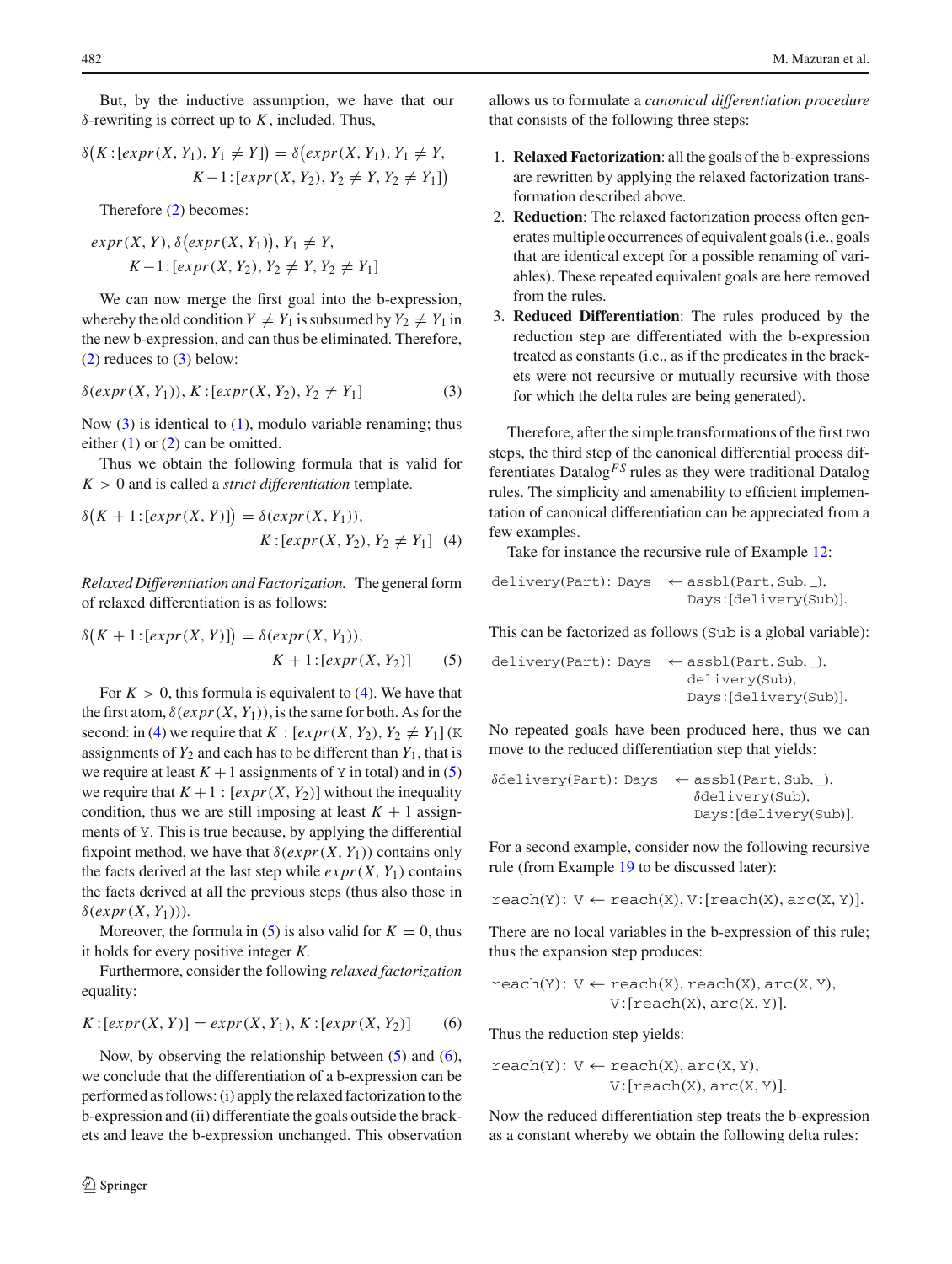$\delta$ reach(Y):  $V \leftarrow \delta$ reach(X), arc(X, Y),  $V: [reach(X), arc(X, Y)].$ 

For a more complex example, consider the following rule from Example [20:](#page-15-1)

 $fpath(X, Z): C \leftarrow node(Y), C1: [fpath(X, Y)],$  $C2:[fpath(Y, Z)], C = 1/(1/C1 + 1/C2).$ 

The relaxed factorization yields:

 $fpath(X, Z): C \leftarrow node(Y), fpath(X, Y), fpath(Y, Z),$  $C1:[fpath(X, Y)], C2:[fpath(Y, Z)],$  $C = 1/(1/C1 + 1/C2)$ .

No redundant goals can be eliminated here, whereby we move the standard differentiation that yields:

$$
\delta \text{fpath}(X, Z): C \leftarrow \text{node}(Y), \delta \text{fpath}(X, Y), \text{fpath}(Y, Z), \newline \text{Cl: [fpath(X, Y)], C2: [fpath(Y, Z)], } \newline \text{C = } 1/(1/C1 + 1/C2). \newline \delta \text{fpath}(X, Z): C \leftarrow \text{node}(Y), \text{fpath}(X, Y), \delta \text{fpath}(Y, Z), \newline \text{Cl: [fpath(X, Y)], C2: [fpath(Y, Z)], } \newline \text{C = } 1/(1/C1 + 1/C2).
$$

Thus, we have now reduced the differential fixpoint optimization for Datalog<sup>*FS*</sup> to that of standard Datalog, whereby we can use its well-understood and widely tested optimization techniques. For instance, a further optimization that is supported by many Datalog compilers [\[25\]](#page-22-23) avoids having to repeat the computation of  $\delta$  fpath $(X, Y)$ ,  $\delta$  fpath $(Y, Z)$ in both rules. This improvement is thus applicable to Datalog<sup>*FS*</sup> as well.

#### <span id="page-12-0"></span>6.2 Max-based optimization

Therefore, as result of the differential fixpoint, our declarative program has been replaced by an operational program that iterates over the operational equivalent of the rules generated in the previous section. Therefore, we can now apply optimizations that preserve the *operational* semantics of those rules. Then, we will find out that the computation needs only to be performed on the max values produced by the running-FS term since all arithmetic and Boolean functions in our examples are monotonic.

The recursive computations specified in Datalog<sup>FS</sup> programs are of two kinds. The computation of the first kind is specified by a final-FS construct that is applied to the values returned by the running-FS and FS-assert constructs in the underlying rules. Programs in this first kind are those in Examples [7,](#page-5-3) [11,](#page-7-0) [12,](#page-7-1) and [20.](#page-15-1)

The programs of the second kind do not pass the values generated by the running-FS goal to the head of their rules, but instead they test such values against conditions in the very bodies of the rules containing the running-FS goals. Examples [13,](#page-7-2) [10,](#page-6-3) and [14.](#page-8-1) In order to unify the implementation of the queries in this second group with those of the first group, we will replace equality conditions on values produced by running-FS goals with the  $\geq$  condition on the value produced by final-FS goals or constants. Thus, the condition  $3: [f$ riend(X, V[1](#page-1-2))] in Example 1 will be replaced by  $K: [friend(X, V1)], K > 3, while K: [source(ID, Z)] in$ Example [10](#page-6-3) is replaced by  $K1$  : [source(ID, Z)],  $K1 > K$ (since here  $K = |$ [source(ID, )] is defined w.r.t. a lower stratum and it is thus viewed here as a constant). This implementation approach is obviously correct, inasmuch as it preserves the operational semantics of the rules used in the seminaive fixpoint computation (and the nonmonotonicity of the final-FS construct is not an issue for operational semantics).

Now, the max-based implementation of a Datalog*F S* program is performed in the following two steps:

- Step 1: Compute the max value produced by the running-FS, and evaluate the rules for this max value, Max, and then
- Step 2: Repeat the rule evaluation for all positive integers other than Max.

So, let us now discuss the implementation of the constructs FS-assert, running-FS and final-FS in Step 1.

*FS-assert:* We will store only one fact with the Max value as its new additional argument (rather than one fact for each value between 1 and Max). Therefore, in the differential fixpoint, only atoms with max multiplicity are kept (thus updates in-place will be performed on atoms of smaller multiplicities that were already present).

*Running-FS and Final-FS.* In Step 1, where we are only interested in the Max values, both constructs are computed as final-FS goals. For regular predicates (i.e., they are not among those defined as multi-occurring via FS-assert terms), we will need to count the occurrences of local variables grouped by the global ones.

Thus, in the first rule of Examples [4,](#page-4-1) we will count PnFrom for each PnTo—that is, count PnFrom grouped by PnTo in SQL parlance. For instance, in the second rule of Example [4,](#page-4-1) we have a conjunct where Author is the global (i.e., group-by) variable, and Pno is the local variable whose occurrences will be counted: when the resulting count is  $\geq$  13, then Author is returned to the head. In the recursive rule of Example [8,](#page-6-1) we must instead count occurrences of  $(X, Y)$  grouped by  $Y$ .

The sum aggregate is instead used for b-expressions containing one or more multi-occurring predicates. Take for instance Example [11:](#page-7-0) both cassb and cbasic are multiple-occurring predicates, Part is the global variable and Sub is the local one in the recursive rule. Moreover, each tuple in cassb has a multiplicity Qty and each tuple in cbasic has multiplicity K. Thus for each Part, we must sum up the products  $Qty \times K$  over all Sub values that sat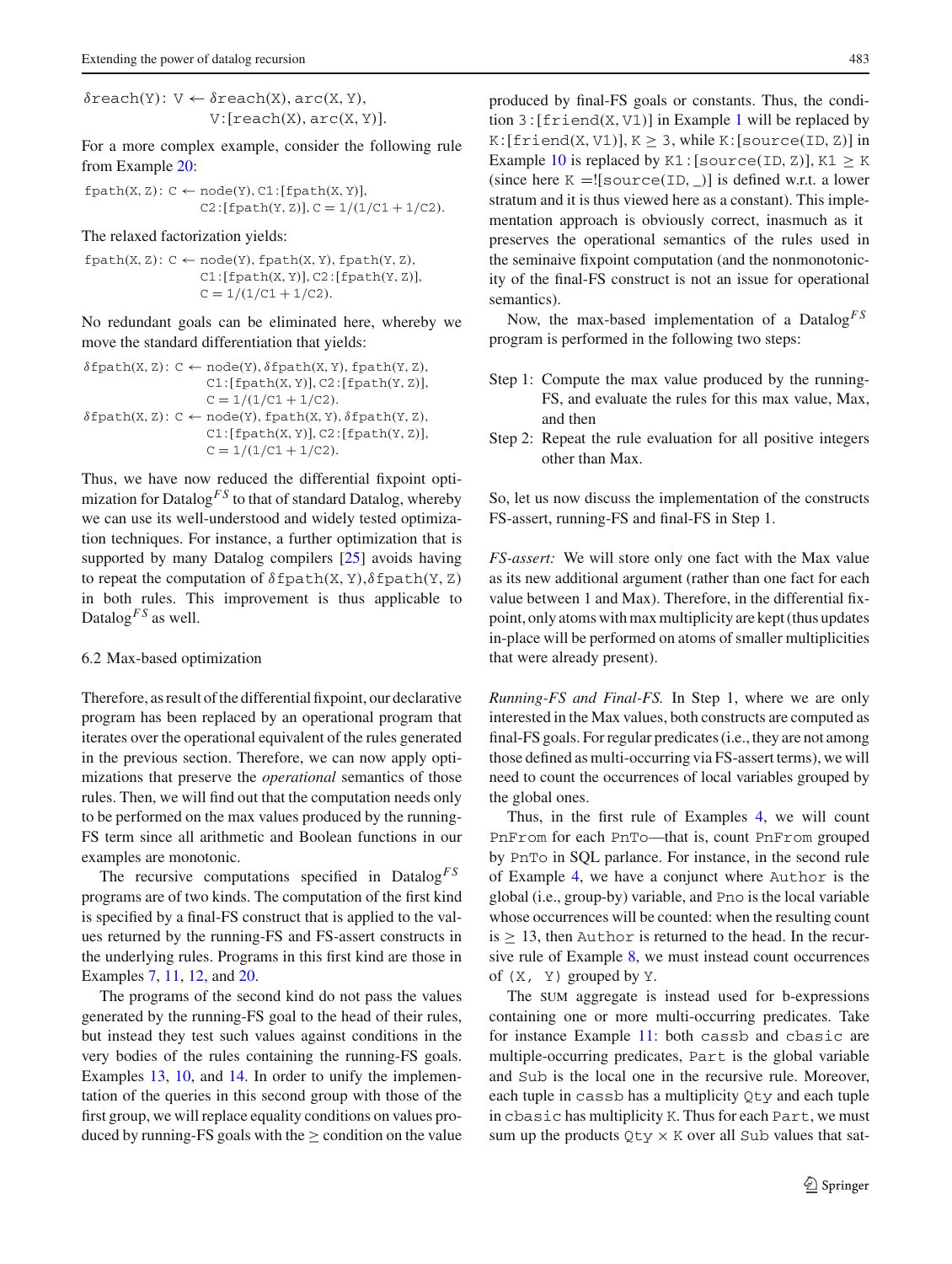isfy the join condition and transfer the resulting sums to the head. $6$  Likewise, in the first rule of Example [4,](#page-4-1) we will inspect refer and count the occurrences of the local vari-able PnFrom grouped by the global one Pno.<sup>[7](#page-13-2)</sup>

*Step 2 and Monotonic Arithmetic.* In Step 1, we let the FScount goals produce their Max values and evaluated our rules on those values. We can now proceed and repeat the evaluation of the rules on all the values between 1 and Max. But in all examples discussed in this paper, the execution of this step will add no new results to those obtained in Step 1. This is obvious in situations, such as those of Examples [7,](#page-5-3) [8,](#page-6-1) [9,](#page-6-2) [10,](#page-6-3) [13,](#page-7-2) [14,](#page-8-1) where the values produced by running-FS goals are simply tested against some monotonic Boolean conditions: these conditions evaluate to true iff they are true for the Max values. The other pattern is that of Examples [11,](#page-7-0) [12,](#page-7-1) and [20](#page-15-1) where the values generated by the running-FS term are then fed to the FS-final term which disregards all the values but the Max ones. In fact, it is easy to realize that this conclusion holds for situations more complex than those: in fact, Step 2 can be omitted for situations where the values produced by running-FS terms, possibly transformed via monotonic arithmetic functions, are fed to monotonic boolean functions<sup>8</sup> or FS-final goals.

To illustrate this point, let us modify our Example [12](#page-7-1) to compute the numbers of hours till the assembled product is assembled. Thus besides the days required for delivery (each day adding 24 h), we will now add 2 h needed to assemble a part after its subparts have arrived:

<span id="page-13-4"></span>*Example 18* Hours required till Pno is assembled.

```
ready(Pno): Hours \leftarrow basic(Pno,Days),Hours = 24 * Daysready(Part): Hours \leftarrow assb1(Part, Sub, ...)H: [delivery(Sub)],
                           Hours = H + 2.ActualHours(Part, CH) \leftarrow CH = |[ready(Part)].
```
Here the H value is transferred to the head of the rule by the monotonic arithmetic function H+2. Since monotonic

.

functions map maxima to maxima there is no need to consider any value but the maximum value. Therefore, we will require that all functions used to transfer FS values from the body to the head be monotonic.

*Discussion.* Thus, in addition to being quite expressive, Datalog<sup>*FS*</sup> is amenable to very efficient implementation via the two optimization techniques presented in this paper. The first is a generalization of the differential fixpoint, and the second is the Max-based optimization where running-FS goals (the cornerstone of declarative semantics) were evaluated via final-FS constructs (the cornerstone of the operational semantics).

While the differential fixpoint optimization is applicable to every valid Datalog<sup>FS</sup> program, the FS-based optimization is not: there are two kinds of valid Datalog*F S* programs to which it is not applicable. The first kind occurs when the values produced by the running-FS goals, rather than being used to test a condition or to determine final-FS values, are used in traditional Datalog rules, or are returned as answers to the query. The second situation is when (i) the arithmetic functions that return the FS values to the final-FS aggregates are not monotonic or (ii) the boolean conditions applied to these values are not monotonic. Implementation techniques for these programs could be devised, but it is far from clear that we should do so. In fact, there are indications that this generalization might not lead to many useful applications, and it is actually counter-productive. Indeed, all the applications presented in this paper, and the many others we have considered, are all conducive to Max-based optimization, and programs that do not have this property are hard to find and they are very contrived. For instance, to select all parts that take 7 days or more to arrive, a user will find quite natural to use conditions such as K: [delivery(Part)],  $K \ge 7$ , in the rules of Example [12,](#page-7-1) or [18.](#page-13-4) However, to find the parts that will arrive in less than 7 days, the user cannot write  $K: [delivery(Part)], K < 7$ . Because of the semantics of the running-FS, this query will in fact deliver every part (including the parts returned by the previous query). To find only the parts that are delivered in less than 7 days, the user will have instead to write  $K = \{ [delivery(Part)], K < 7,$ which is conducive to Max-based optimization. The generalization of Datalog<sup>FS</sup> discussed in the next section provides yet another reason for which a compiler should disallow Datalog<sup>FS</sup> programs that are not Max-optimizable.

# <span id="page-13-0"></span>**7 Positive rational numbers**

 $\Box$ 

The abstract semantics of Datalog<sup>FS</sup> is based on counting the repeated occurrences of predicates and then applying integer arithmetic on such counts. However, inferences and computations on positive rational numbers can be easily re-expressed

<span id="page-13-1"></span><sup>6</sup> If this information was stored in SQL tables, then the head of the rule would be updated using the following information:

select cassb.Part, sum(cassb.Qty ∗ cbasic.K) from cassb, cbasic where cassb.Sub = cbasic.Sub group by cbasic.Sub

<span id="page-13-2"></span><sup>7</sup> Determining local and global variables is already part of the binding passing analysis performed by current Datalog compilers [\[24\]](#page-22-22).

<span id="page-13-3"></span><sup>&</sup>lt;sup>8</sup> A boolean function  $B(T)$  is monotonic w.r.t. the integer values T whenever  $B(T)$  evaluating to true implies that  $B(T')$  is true for every  $T' > T$ .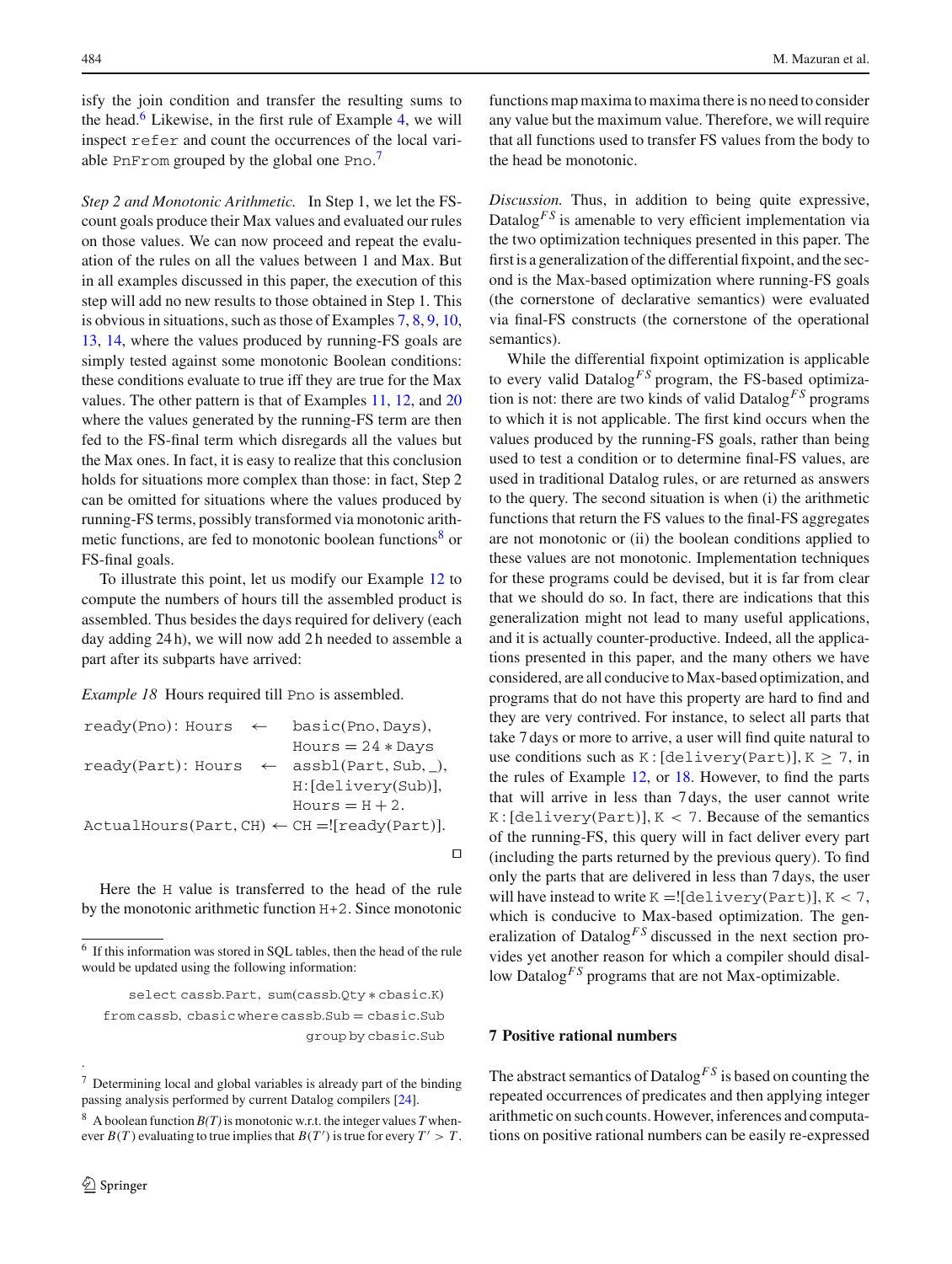as computations on integers, and positive numbers containing decimal digits can also be managed in a similar fashion.

For instance, returning to our party example, we might want to say that our level of confidence in John coming to the party is 82%. Thus we write:

confidence("John"): 0.82, and similar confidence rankings can be assigned to every person who could possibly attend the party. Then our program becomes:

```
confidence("John"): 0.82.
%...the rest of the f acts….
willcome(X): C \leftarrow C:[\text{confidence}(X)].willcome(Y): 1 \leftarrow 3: [friend(X, Y), willcome(X)].
```
Assuming that the confidence rankings are less than one, we will need to have four or more people coming to the party before we cross the threshold of three.

Decimal numbers in rules can be viewed as fractions, where their denominators can all be set to the same large number, that we will call the *scale-up factor*. Also, the integers in these rules can be multiplied by the same scale-up factor and viewed as fractions over the common denominator. With all the denominators set to the scale-up factor, it is now simple to derive Datalog<sup> $FS$ </sup> rules that operate on the numerators of those scaled-up numbers: these rules are equivalent to the original ones since they produce integer results that divided by the scale-up factor are equal to those produced by computation of the original rules with decimal numbers. For instance, with a scale-up factor of 100, the program equivalent to the original program is:

```
confidence("John"): 82.
%...the rest of the f acts….
willcome(X): C \leftarrow C: [confidence(X)].\texttt{wilcome}(Y): 100 \leftarrow 300: [\text{friend}(X, Y), \text{willcome}(X)].
```
This program was obtained from the previous one by multiplying numbers by the scaleup factor of 100. Moreover this is a Datalog<sup> $FS$ </sup> program that has a least fixpoint solution. Thus the original program also has a least fixpoint, which is computed from this by dividing its integers by the scale-up factor.

Thus by assuming scaling, we can allow and support positive decimal numbers in our programs. This significantly expands the application range of Datalog<sup>FS</sup>. For instance, say that  $\text{arc}(a,b):0.66$  denotes that a trip started at point a will actually take us to point b in  $66\%$  of the cases. Then, the following program computes the probability of completing a trip from a to Y along the maximum-probability path:

<span id="page-14-0"></span>*Example 19* Maximizing the probability of reaching various nodes of the graph if we start from node a.

reach(a): 1.00.  $reach(Y): V \leftarrow reach(X), V:[reach(X), arc(X, Y)].$  $maxprob(Y, V) \leftarrow V = ![reach(Y)].$ 

The source a is reachable with probability 1. Then, the probability of reaching Y via an arc from X is the product of the probability of being in X times the probability that the segment from X to Y can be completed. This product is computed with the goal  $V:$  [reach(X), arc(X, Y)] in the first rule. Since the goal contains two multi-occurring predicates, the product V is computed as for integer values and then divided N-1 times by the scale-up factor, where N is the number of multi-occurring predicates in the b-expression (in this example we have 2 multi-occurring predicates thus we divide V only once by the scale-up factor). Finally, in the head of the last rule, we only retain the maximum V—that is, we only retain the path with largest probability to succeed.

In terms of implementation, it is clear that the approach and compilation techniques we used to implement Datalog*F S* when FS values are positive integers remain valid and can now be used when FS values are arbitrary positive numbers (however SUM rather than COUNT will be used in the running-FS terms). This follows directly from the fact that, as we have described in the last section, we avoid expansions in Datalog<sup> $FS$ </sup> implementation. This also makes the semantics of our programs independent from the scale-up factor used —modulo some round-off issues discussed next.

Consider the program equivalent to that of Example [19](#page-14-0) above, obtained using a scale-up factor of 100. This scale-up multiplies by 100 both the reach and arc, for a combined scaling of  $100 \times 100$ . Therefore, we must normalize back the resulting sums by dividing the results by 100.

Thus the equivalent Datalog<sup>*FS*</sup> program for a scale-up factor of 100 is:

reach(a): 100.  $reach(Y): W \leftarrow reach(X), V:[reach(X), arc(X, Y)],$  $W = V \div 100, W \neq 0.$ 

This example also illustrates that an implicit round-off effect is connected with the scale-up factor. For instance if  $V =$ 0.0048, for a scale-up factor of 100, we obtain  $W = 0$ , which is rejected because we only allow positive multiplicities, whereas with scale-up factor of 10,000, we obtain  $W = 48$ . Therefore there is a round-off dependency connected with the round-off factor, and this dependency can be minimized by selecting higher scale-up factors. Thus we will assume that our Datalog<sup> $FS$ </sup> implementation can use the max scale-up factor that can be efficiently supported by the target hardware (32-bit or 64-bit). With that, round-off issues will not occur in most applications, but in the few situation where they are cause for concern, users can address them by "double precision" declarations and the numeric approximation techniques of scientific computing.

As discussed in the last section, explicit arithmetic expressions are also allowed, provided that they are monotonic in their FS-arguments. In Example [18,](#page-13-4) only one frequency variable was used in the expression. For a query containing a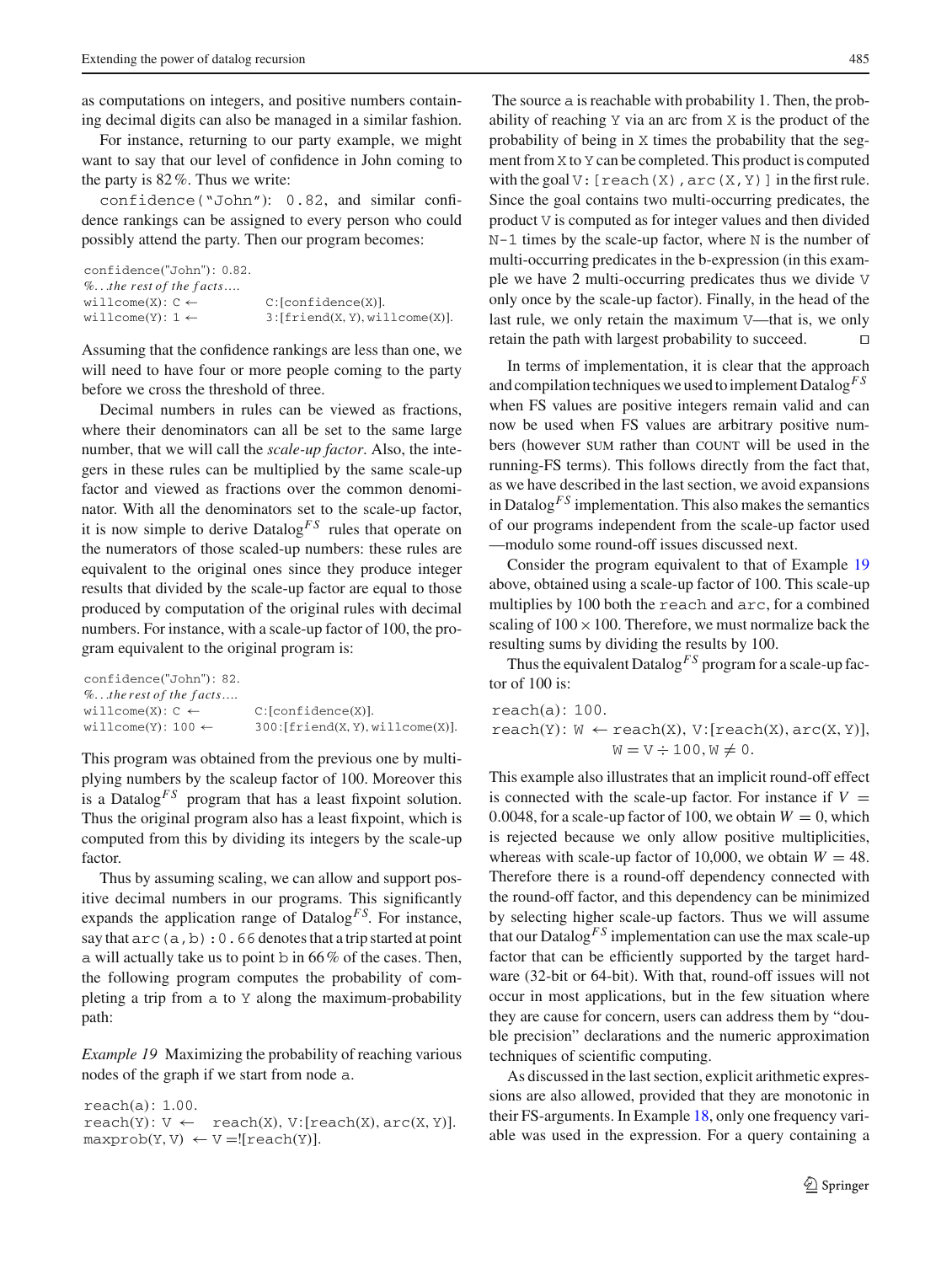monotonic expression on two variables, consider the following equivalent formulation for the query in Example [19,](#page-14-0) that computes the maximum probability of reaching other nodes in the graph, starting from node a:

reach(a): 1.00.  $reach(Y): V \leftarrow reach(X), V1: [reach(X)],$  $V2: [arc(X, Y)], V = V1 * V2.$ 

In the domain of positive numbers, sum and multiplication are monotonic. However, subtraction and division are antimonotonic w.r.t. their second arguments (i.e., if these become larger, the results become smaller). However, the composition of two antimonotonic functions is monotonic. This provides a simple way to express shortest-path algorithms. Rather than using the arc-distance D, we use its conductance: 1/D. Therefore the celebrated Floyd's algorithm can be expressed as shown in Example [20.](#page-15-1)

<span id="page-15-1"></span>*Example 20* Floyd's algorithm:

| fpath $(X, Y)$ : C $\leftarrow$ | $arc(X, Y, D), C = 1/D.$                                         |
|---------------------------------|------------------------------------------------------------------|
| fpath $(X, Z)$ : C $\leftarrow$ | node(Y), C1: [fpath(X, Y)],                                      |
|                                 | C2: [fpath(Y, Z)],                                               |
|                                 | $C = 1/(1/C1 + 1/C2)$ .                                          |
|                                 | shortestpath $(X, Z, D) \leftarrow C = [[fpath(X, Z)], D = 1/C]$ |

where  $\text{arc}(X, Y, D)$  denotes the weight D of the arc between node X and node Y. Then, the first rule converts these weights into conductances, and the second rule computes the maximum conductance of a path from X to Z. Finally, the third rule converts this value into a weight (which thus corresponds to the minimum weight).  $\Box$ 

So,  $1/C1$  and  $1/C2$  are antimonotonic, and so is their sum, whose reciprocal is therefore monotonic. Thus the last rule, selecting the highest conductance path, in fact produces the shortest path (and establishes this as a Max-optimizable program). Indeed, (i) paths of lower conductance, and thus all cycles, are automatically discarded during the computation, (ii) the max-based optimization ignores all values, but the max values, and (iii) the differential fixpoint computation produces the two  $\delta$ -rules shown at the end of Sect. [6.1:](#page-10-2) in each of the two rules, the max-paths produced in the last step are joined with the max-paths produced in previous steps. Therefore we have that, after the max-based optimization, the differential fixpoint program obtained from Example [20](#page-15-1) performs the same computation steps as a procedural version of Floyd's algorithm. Therefore, the compiled version of Example [20](#page-15-1) achieves the well-known optimality properties of Floyd's algorithm on all-pairs shortest path computation.

Many graph query languages were designed specifically for this application area  $[26]$  $[26]$ , including some which were

### <span id="page-15-0"></span>**8 Advanced graph applications**

shown to have strong connections to Datalog [\[27](#page-22-25)[–29\]](#page-22-26). Unlike those languages that were designed for graphs,  $\text{Database}^{FS}$  is designed as a general–purpose extension of Datalog. However, its powerful new constructs entail a concise formulation and efficient support for several graph-oriented applications that were beyond the reach of traditional Datalog. In this section, we discuss web-oriented applications, including social networks and page rank.

# 8.1 Diffusion models with Datalog*F S*

The Jackson-Yariv Diffusion Model (JYDM) [\[30\]](#page-22-27) provides a very powerful abstraction on how social structures influence the spread of a behavior and trends in Social Networks. Typical applications include diffusion of innovations, behaviors, information and political movements. An elegant logic-based formalization of the JYDM model was given in [\[31](#page-22-28)], whereby diffusion-related goals and optimization problems can then be formulated as queries on this model. Due to the need to ground probability annotations, however, the approach proposed in [\[31\]](#page-22-28) can lead to inefficient computations.

We will now show that JYDM can be expressed as compact Datalog<sup>*FS*</sup> programs, that are conducive to very efficient implementation. In JYDM, a graph  $G = \langle V, E \rangle$  represents the set *V* of agents and the set *E* of edges that are the relationships between the agents. Each agent has a default behavior (A) and a new behavior (B). An agent *i* decides on whether to adopt behavior B depending on:

- (i) A constant  $bc_i$  which quantifies the extent to which agent *i* is susceptible to make a change (typically, *bci* measures the reward/cost tradeoffs of making the change).
- (ii) The percentage of the neighbors of the agent that took action B (e.g., the percentage of partners of the twitter user who forwarded this tweet).
- (iii) A function  $g : \{1, ..., |V|\} \rightarrow [0, 1]$  that modifies criterion (ii) to take into account, in addition to per-centage of neighbors who took action B, their number.<sup>[9](#page-15-2)</sup> Observe that *g* does not directly depend on the node, it only depends on the number of its neighbors; however, *g* and *bc* combined provide JYDM with much power and flexibility in characterizing the response w.r.t. both the numbers and percentages of neighbors agents who took action B.

<span id="page-15-2"></span> $\frac{9}{9}$  For instance, this function can be used to express the fact that an agent who sees, say, all his 89 partners switching to B experiences a much stronger push than another twitter user who sees his only partner moving to B (although percentage-wise the two situations are the same).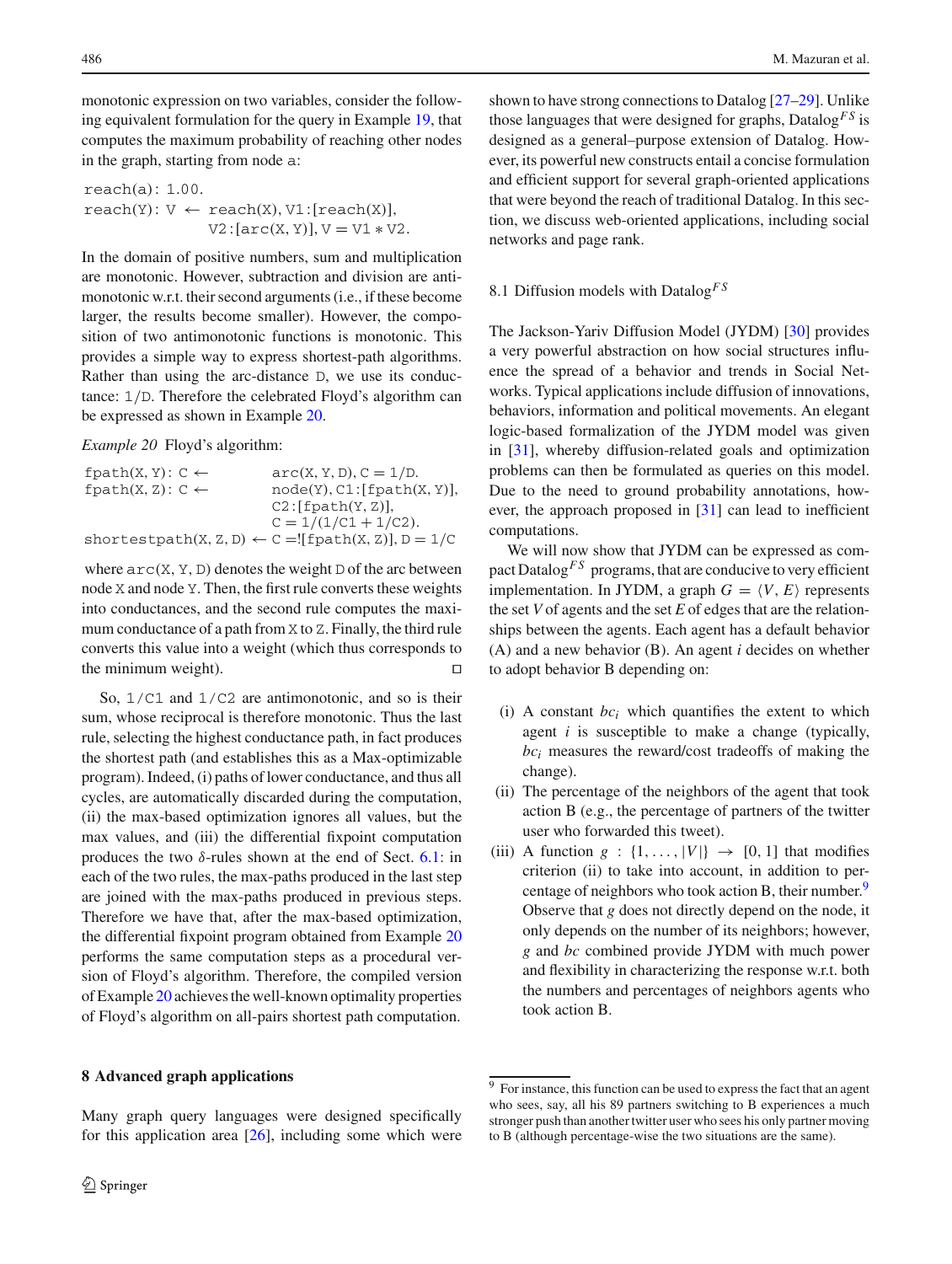

<span id="page-16-2"></span>**Fig. 1** A diffusion model for twitter

Now, if *Bi* denotes the social pressure experienced by agent *i* to adopt behavior *B*, then the Jackson-Yariv diffusion model is expressed by the following equation:

<span id="page-16-0"></span>
$$
B_i = bc_i * g(\Gamma_i) * \frac{1}{\Gamma_i} * \sum_{(j,i) \in E} B_j, \forall i \in V \tag{7}
$$

where Γ*<sup>i</sup>* denotes the count of edges with end-node *i*

When a  $B_i$  crosses a threshold, then agent *i* switches from behavior  $A$  to behavior  $B$ . Given that  $bc_i$  can be scaled up/down to match the application requirements, the threshold can be, and typically is, set to 1.

The JYDM-based diffusion of retweets can easily be expressed in Datalog<sup>FS</sup>. We represent the twitter network using atom  $f$ ollowed $(X, Y)$  to indicate that user X is followed by user Y. Moreover, in order to apply the diffusion model, we introduce the following facts:

– bc( $X$ ,  $K$ ) means that  $K$  is the coefficient of node  $X$ .

–  $g(N,K)$  means that the function  $g(N)$  returns value K.

The default behavior *A* means that a user will not retweet, while behavior *B* means that the user will retweet. Now, the predicate  $b(X)$  represents the fact that X has retweeted. We assume that there is an agent source  $(X)$  who first posts the tweet and starts its diffusion.

Thus, Eq. [7](#page-16-0) is modeled by the program in Example [21.](#page-16-1)

<span id="page-16-1"></span>*Example 21* Equation [7](#page-16-0) in Datalog*F S*.

```
coeff(X, C) \leftarrow K2 =![followed(Y, X)], bc(X, V1),g(K2, V3), C = V1 * V3/K2.b(X) \leftarrow source(X).
b(X) \leftarrow coeff(X, C), K=1/C, K: [followed(Y, X), b(Y)].
```
In Eq. [7,](#page-16-0) the product  $bc_i * g(\Gamma_i) * \frac{1}{\Gamma_i}$  is not recursive and it depends only on the features of node *i*. Therefore, the first rule computes this value for each user. The first goal in this rule determines the number of neighbors of node X; the next three goals in the rule compute the increment C that must be added to X for each of its neighbors who switched to B. Now, the last rule finds each node X for which the condition  $K \times C \geq 1$  holds by testing the equivalent condition  $K \geq 1/C$ . When this is satisfied b(X) is set to true.  $\square$ 

The answer to the query  $?b(Y)$  will list all the users that propagated the tweet that originated from the node specified by source, as illustrated by the Example 8.1. Consider the network in Fig. [1](#page-16-2) where user  $u_1$  tweets about something. We add the following facts to the program in Example [21](#page-16-1) and compute for each user if he/she will, or will not, retweet the post.

```
followed(u_1, u_2). bc(u_{1,1}). g(1, 1.2). source(u_1).
followed(u_1, u_3). bc(u_2, 0.9). q(2, 2.3).
followed(u_2, u_4). bc(u_{3,0.5}).
followed(u_3, u_4). bc(u_{4.1}).
```
From these facts, the program in Example [21](#page-16-1) derives the following atoms:

 $coeff(u_2, 1.08)$ ,  $coeff(u_3, 0.6)$ ,  $coeff(u_4, 2.3)$ ,  $b(u_1)$ ,  $b(u_2)$ ,  $b(u_4)$ .

Thus, first  $u_2$  and then  $u_4$  will retweet  $u_1$ 's post.

8.2 Markov chains with Datalog*F S*

A Markov chain is a memory-less stochastic process that is represented by the transition matrix *W* of  $s \times s$  components where the component  $w_{ij}$  is the probability to go from the state *i* to state *j* in one step. For each node *i* of the Markov chain we have:  $\sum_{j=1}^{s} w_{ij} = 1$ . A Markov chain is called *irreducible* if for each pair of nodes *i*, *j*, the probabilities to go from node *i* to node *j* in one or more steps is greater than zero.

Computing stabilized probabilities of a Markov chain has many real-world applications, such as estimating the distribution of population in a region, and determining the Page Rank of web nodes. Let *P* be a vector of stabilized probabilities of cardinality *s*, then for each component  $p_i$  of *P* the following property holds:

<span id="page-16-3"></span>
$$
p_i = \sum_{j=1}^{s} w_{ji} \cdot p_j \tag{8}
$$

This is the equilibrium condition, defines the Markov chain equation, that can be expressed using matrices as follows:

 $P = W \cdot P$ 

Computing the fixpoint solution for this Markov chain equation is far from trivial. The simplest approach consists in assigning an initial value (e.g., 1) to all nodes and then iterating until the computation stabilizes. Unfortunately this approach could fail to converge even for irreducible chains that are guaranteed to have a non-trivial equilibrium solution. As an example consider the simple and irreducible Markov chain in Fig. [2.](#page-17-0) The computation of its stabilized probabilities is the following: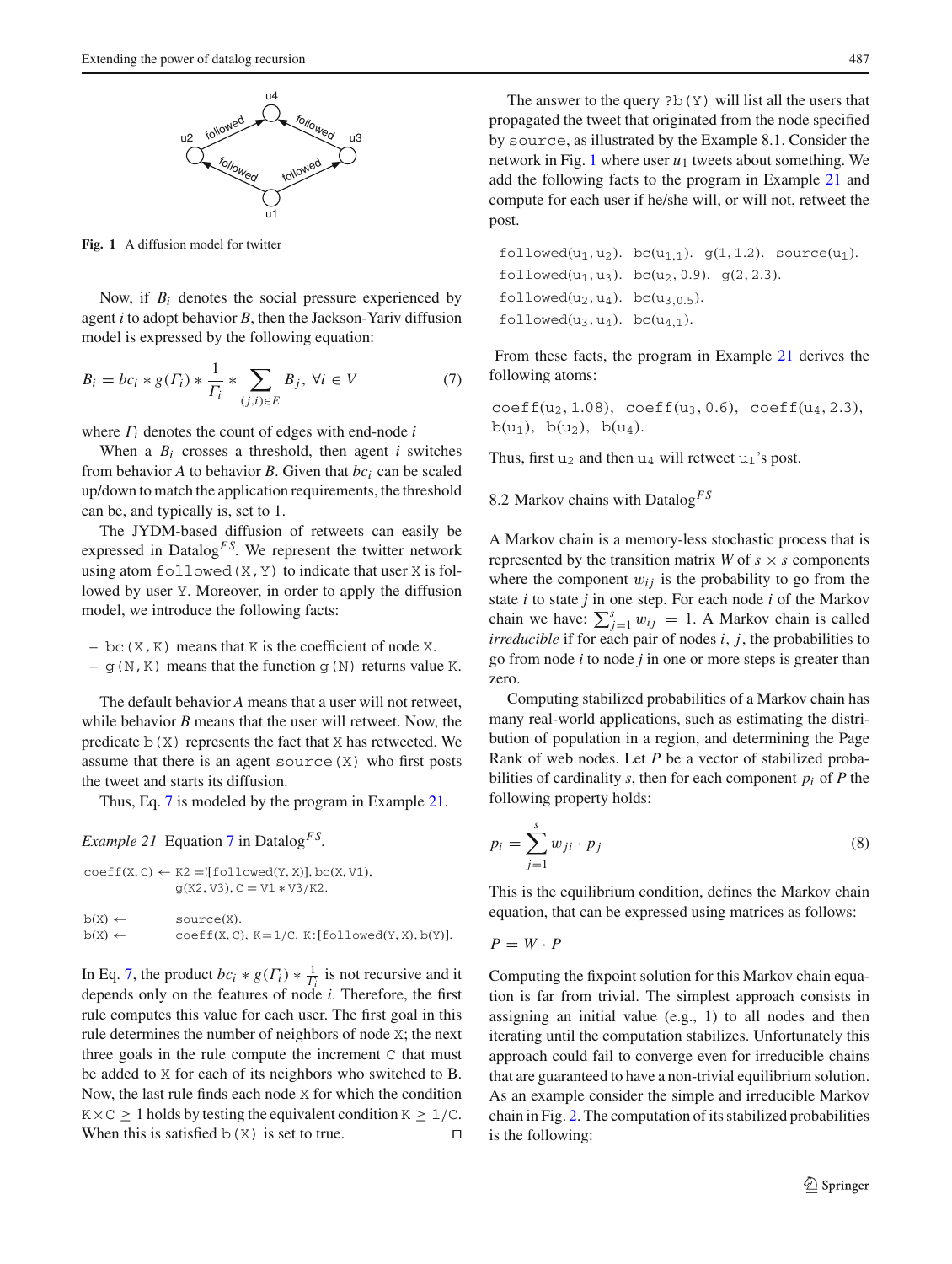| Step     | a   | b   | $\mathbf c$ |
|----------|-----|-----|-------------|
| 1st      | 1.0 | 1.0 | 1.0         |
| 2nd      | 0.5 | 2.0 | 0.5         |
| 3rd      | 1.0 | 1.0 | 1.0         |
| 4rd      | 0.5 | 2.0 | 0.5         |
| 5rd      | 1.0 | 1.0 | 1.0         |
| ٠        | ٠   | ٠   | ٠           |
| $\infty$ | ٠   | ٠   | $\bullet$   |



<span id="page-17-0"></span>**Fig. 2** An irreducible Markov chain

We can see that the computation flip-flops between two states and fails to converge to the equilibrium solution. Thus we have a Markov chain where the fixpoint algorithm for Eq. [8](#page-16-3) fluctuates.

We will next show that Markov chains can be modeled quite naturally in Datalog<sup> $FS$ </sup>, and this approach provides a simple analysis and efficient algorithms for dealing with this much-studied problem. Let  $p\_state(X)$ : K denote that K is the probability of node X,  $1 \le X \le$  s, and let  $w_matrix(Y, X)$ : W denote that the edge from Y to X has weight W. Then the following Datalog<sup>FS</sup> program models the equilibrium  $P = W \cdot P$  in a Markov Chain:

```
p\_state(X): K \leftarrow K:[p\_state(Y), w\_matrix(Y, X)].w_matrix(1, 1): w_{11}.w_matrix(1, 2): w_{12}..
.
.
w_matrix(s, s): w_{ss}.
```
where the facts in the program are used to assign the initial weights of edges while the first rule computes Eq. [8.](#page-16-3)

Thus, we have a positive logic program which comes endowed with well-known properties, including the fact that it defines a fixpoint equation that has one or more solutions. The least fixpoint solution is obtained when all  $pstate(X)$ are false. This is the null solution which is not of any interest in practice, since it corresponds to every city being empty, or every page having rank 0. Thus the case of interest is when there is some non-null solution: if we take a non-null solution vector and multiply each of its components for the same constant we obtain another solution vector. We refer to this transformation as *scaling* of solutions.

Now irreducible Markov chains are guaranteed to have non-null solutions; thus some of their p\_state are true,



<span id="page-17-1"></span>**Fig. 3** A reducible Markov chain

that is,  $p\_state(X)$ : K holds for some node X and some  $K > 0$  (i.e., node X has a positive solution). But since each node is reachable from every other node, via nonzero probability paths, we have that  $p\_state(X)$ :  $K_X$ with  $K_X > 0$  holds for every node X—that is, our Markov chain has a positive solution at every node. Now for Markov chains that have positive solutions at every node, we can use Datalog<sup>*FS*</sup> to express and compute efficiently such solutions. All is needed is to state baseline facts that assert the same non-zero multiplicity for each node of our Markov chain. For instance, we can use the multiplicity of 1 and add the facts: p\_state(j),  $j = 1, \ldots, s$ . These will be called *baseline* facts, and the resulting program will be called a baseline program. Thus, for the example at hand we have the following Datalog<sup>*FS*</sup> program where the three baseline facts are listed last.

<span id="page-17-2"></span>*Example 22* A baseline Program for the Markov Chain of Fig. [3.](#page-17-1)

```
p\_state(X) : K \leftarrow K : [p\_state(Y), w\_matrix(Y, X)].w matrix(a, b): 1.0.
w matrix(b, a) : 0.5.
w_matrix(b, c) : 0.5.w_matrix(c, b) : 1.0.p_state(a).
p_state(b).
p state(c).
```
where the last three facts are used to denote that a, b and c are the nodes in the Markov Chain for which the equilibrium is computed.

The iterative computation of the least fixpoint for the Datalog<sup>*FS*</sup> program in Example [22](#page-17-2) is as follows:

| <b>Step</b> | $p_{state(a)}$ | $p_{state(b)}$ | $p\_state(c)$ |
|-------------|----------------|----------------|---------------|
| 1st         | 1.0            | 1.0            | 1.0           |
| 2nd         | 1.0            | 2.0            | 1.0           |
| 3rd         | 1.0            | 2.0            | 1.0           |

where each line in the table corresponds to an iteration of the fixpoint operator, and in the first line, we have all 1s because the baseline is fixed to 1. The iteration converged in three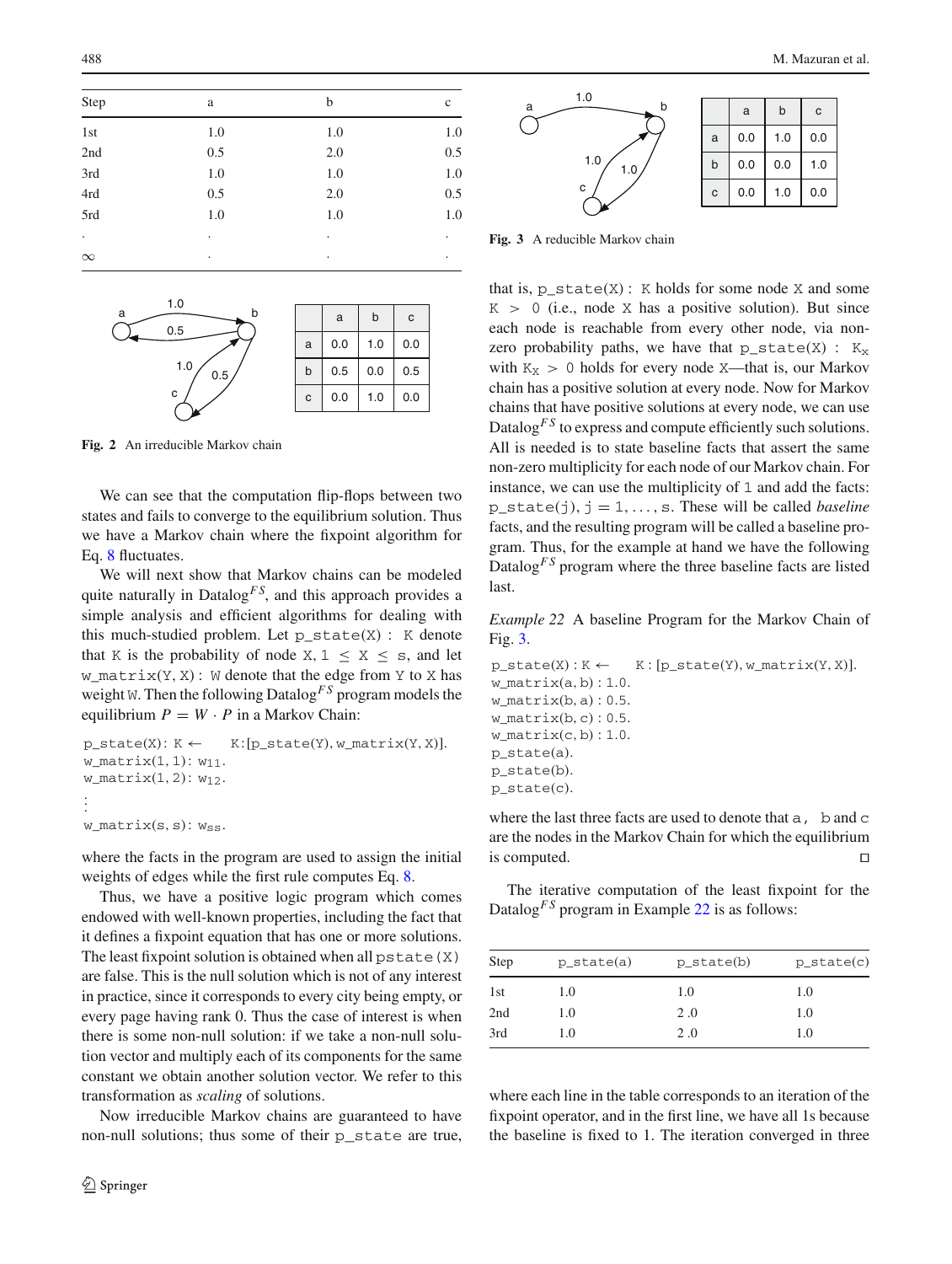steps to a solution that is a fixpoint for the above program and captures the correct ratio between the probabilities (or the population) of the various nodes. This might in fact be all is needed in applications such as page rank where we are primarily interested in determining the rank order of pages. For other applications, we might need to normalize these results to satisfy constraints about total population or probabilities. For instance, assuming that the sum of probabilities must add up to 1, then the probability for a node X is the final-FS value of this node divided by the sum of values at all nodes:

$$
\text{p\_norm}(X, \text{Pr}) \leftarrow \text{K1} = ![\text{p\_state}(X)], \text{K2} = ![\text{p\_state}(Y)], \text{Pr} = \text{K1/K2}.
$$

Thus for example at hand, the normalized probability values are:  $a = 0.25$ ,  $b = 0.5$  and  $c = 0.25$ .

Therefore, in order to find the fixpoints for program *P* that models our Markov chain, we added baseline facts and obtained the baseline program *Pbl*. *Pbl* is a Datalog*F S* program for which we can compute the least fixpoint efficiently. Moreover every fixpoint of *Pbl* is also a fixpoint for *P*. Indeed, for any interpretation *I* that contains all the baseline facts, the respective immediate consequence operators produce the same results: that is,  $T_P(I) = T_{Pbl}(I)$ . Therefore any fixpoint of  $T_p$  that contains all the baseline facts is also a fixpoint for  $T_{Pbl}$  and vice versa. But since, by its very definition, the least model of *Pbl* contains all the baseline facts, we have that every fixpoint for  $T_{Pbl}$  is also a fixpoint for *TP*. The opposite of course is not true since the null fixpoint of  $T_P$ , and possibly others, is not fixpoint for  $T_{Pbl}$ . However, if  $T_P$  has a fixpoint that is positive at all nodes, then by multiplying the frequency at all nodes by a large enough finite constant, we obtain a fixpoint for  $T_P$  that contains all the baseline facts of *TPbl*. Since each irreducible Markov chain  $T_P$  has a finite fixpoint that is null at every node, then there exists a finite fixpoint for *TPbl*. Therefore, the least fixpoint for  $T_{Pbl}$  is finite. That is, we can state the following theorem:

# **Theorem 5** *The least fixpoint of the baseline DatalogF S program that models an irreducible Markov chain is finite.*

The operation of multiplying the frequency of the solution at each node by a positive constant will be called scaling. Now since irreducible programs have positive solutions at every node we can state the following theorem:

**Theorem 6** *Every non-null solution of an irreducible Markov chain can be obtained by scaling the least fixpoint solution of its baseline DatalogF S model.*

In summary, while there has been a significant amount of previous work on Markov chains, the use of Datalog*F S* provides us with a model and a simple computation algorithm which is valid for all irreducible Markov chains, including periodic ones.

Obviously there are many Markov chains that are not irreducible, including the one in Fig. [3](#page-17-1) where, using 0.1 as base line, the computation of the least fixpoint is as follows:

| Step                 | a         | b        | $\mathbf c$          |
|----------------------|-----------|----------|----------------------|
| 1st                  | 0.1       | 0.1      | 0.1                  |
| 2nd                  | 0.1       | 0.2      | 0.1                  |
| 3rd                  | 0.1       | 0.2      | 0.2                  |
| 4rd                  | 0.1       | 0.3      | 0.2                  |
| 5rd                  | 0.1       | 0.3      | 0.3                  |
| $\ddot{\phantom{0}}$ | $\bullet$ |          | $\ddot{\phantom{0}}$ |
| $\infty$             | 0.1       | $\infty$ | $\infty$             |
|                      |           |          |                      |

Thus, the computation only converges at the first ordinal, producing infinite values and the corresponding least fixpoint is not finite. A practical solution for these situations, which is used for example, in the Page Rank algorithm, is to introduce a damping factor that transforms the chain into an irreducible chain. We are also investigating a different approach, where instead of modifying the network configuration, we use techniques inspired by the computation of greatest fixpoints. This research line is still at its initial stage and will be discussed in future reports.

### <span id="page-18-0"></span>**9 Related work**

Logic-based query languages were quintessential in the introduction of the relational data model by E.F. Codd in the 70s; through major efforts in scalable implementation and query optimization this led to the development of relational DBMS in the 80s. Over time, the excitement generated by the extraordinary success of relational DBMS, on both research and business fronts, gave way to the realization that query languages more expressive than relational algebra and SQL-2 were needed; this motivated the work on Datalog and related languages that support rules and recursive queries. Recursive Datalog programs come with a simple and elegant least fixpoint semantics, which is also equivalent to both the logic-based model-theoretic and proof-theoretic semantics of the program clauses [\[9](#page-22-8)[,25](#page-22-23)]. Furthermore, the least fixpoint semantics can be efficiently supported by the iterated execution of the rules enhanced by techniques such as the differential fixpoint (a.k.a. seminaive fixpoint) method [\[18,](#page-22-16)[25](#page-22-23)[,32](#page-22-29)[,33](#page-22-30)]. This optimization step avoids redundant execution of rules in a bottom-up computation, that is, from the database to the rule goals. In addition to this method, techniques such as Magic-Sets and specialization of left/right recursive rules, are also applicable when some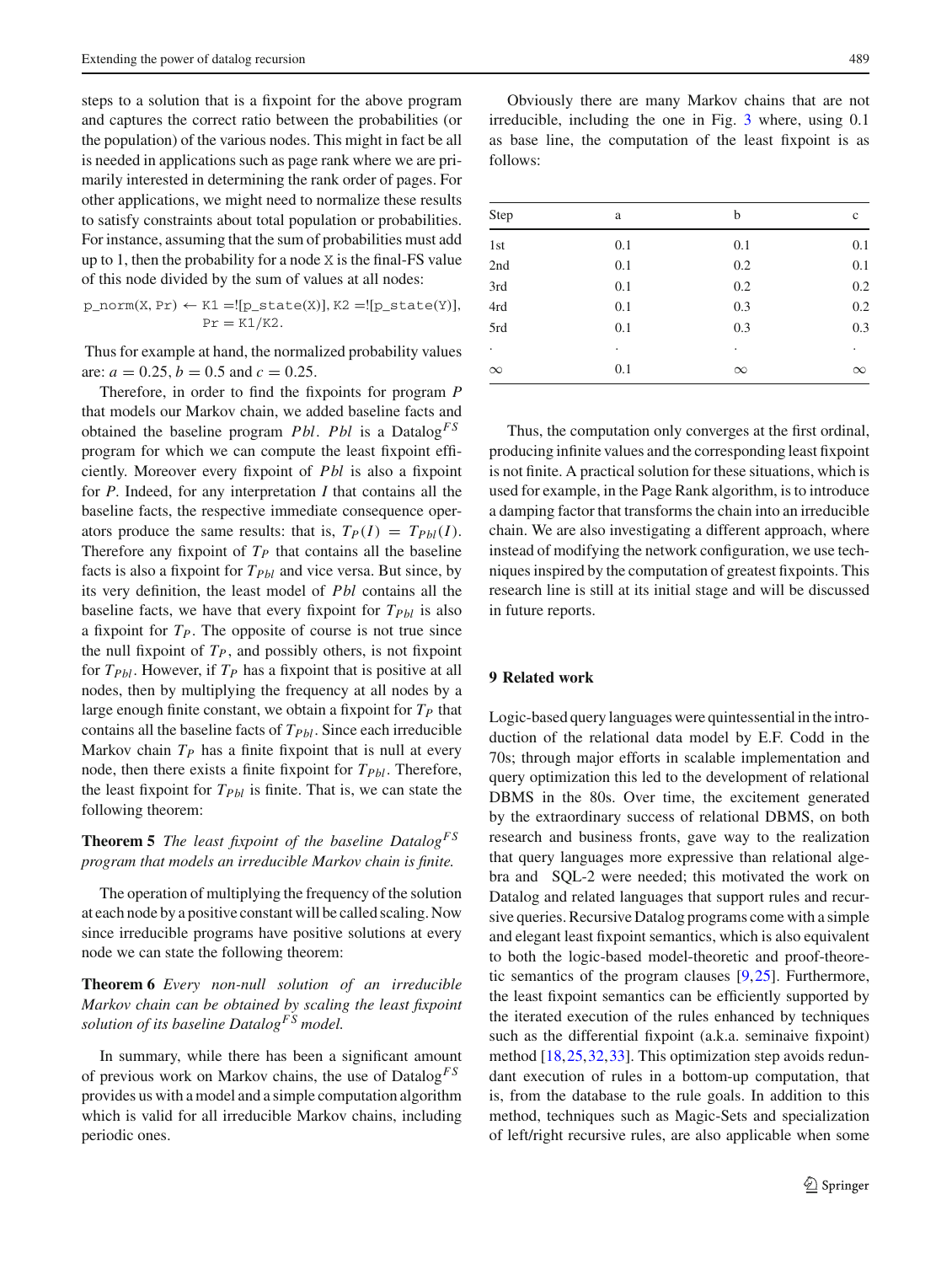arguments in query goals are required to satisfy certain constraints [\[18,](#page-22-16)[25](#page-22-23)[,32](#page-22-29)[,33](#page-22-30)].

However, these desirable properties only hold when the rules define monotonic transformations (w.r.t. set-containment), and negation or aggregates in rules compromise their monotonicity, along with the nice properties above, and the ability of supporting complex applications via recursion. Much research work has therefore sought ways to generalize (i) the semantics of Datalog and (ii) its efficient implementation when negation and aggregates are used in the rules. This work has produced the notion of*stratification* that satisfies both properties, and is also quite simple for users to master [\[18](#page-22-16)[,25](#page-22-23),[32,](#page-22-29)[33\]](#page-22-30). Unfortunately, Datalog programs that are stratified with respect to negation and contain no function symbols cannot support (i) the expression of many queries, including the simple game query discussed in [\[20](#page-22-18)], and the summarized part explosion problem discussed in [\[22\]](#page-22-20), and (ii) the efficient formulation of many other graph optimization algorithms, which typically require the computation of extrema and counts in recursion.

The importance of optimization and graph applications have motivated much research work seeking to solve these problems. In general, said proposals follow three main approaches. The first consists in supporting infinite levels of stratifications using Datalog<sub>1*S*</sub> programs [\[25](#page-22-23)[,34](#page-22-31)[,35](#page-22-32)]; a second approach instead attempts to preserve the fixpoint computation via continuous aggregates and non-deterministic *choice* constructs [\[24,](#page-22-22)[36](#page-22-33)[–38\]](#page-22-34). Finally, the third approach seeks to achieve monotonicity by using partial orders that are more general than set-containment [\[8](#page-22-6)[,19](#page-22-17)]. The ingenious solutions proposed in these papers were of limited generality and often required very sophisticated users and compilers (e.g., it was quite difficult for the compiler to decide if the program at hand is monotonic  $[10]$ ). Datalog<sup>FS</sup> does not suffer from these problems as we have shown in the paper.

### **10 Conclusion**

In this paper, we studied the important problem of allowing aggregates in recursive Datalog rules, and proposed a solution of surprising simplicity for this challenge. Our Datalog<sup>*FS*</sup> approach is based on using continuous aggregatelike functions that allow us to query and reason on the frequency with which predicates and conjunctions of predicates occur. Thus, we extended the declarative semantics of the logic-based paradigm, and showed that Datalog<sup>FS</sup> programs have very efficient bottom-up execution via a generalized seminaive fixpoint and the Max-based optimization introduced in Sect. [6.2.](#page-12-0) In particular, we showed that Datalog<sup> $FS$ </sup> entails concise formulations and efficient implementations for algorithms that require aggregates in logic

programs. In fact, Datalog*F S* supports recursive programs with (i) monotonic counts (Examples [8,](#page-6-1) [9,](#page-6-2) [10\)](#page-6-3), (ii) extrema aggregates (Examples [19,](#page-14-0) [20\)](#page-15-1), and (iii) sum aggregates over positive number (Examples [15,](#page-8-2) 1). Finally, in the Appendix, we show that aggregates on negative numbers can also be expressed in Datalog<sup>FS</sup>. These findings suggest that simpler unified notations for aggregates in Datalog*F S* and Datalog are possible and desirable in practice, and this will be a topic of future work.

The formal results and many examples presented in this paper illustrate that the application range of deductive databases is now significantly wider since (i) queries that are provably not expressible in Datalog with stratified negation and aggregates  $[20,22]$  $[20,22]$  $[20,22]$  can now be expressed in Datalog<sup>FS</sup>, and (ii) Datalog<sup>FS</sup> also entails the efficient formulations of many queries for which only sub-optimal formulations were possible using Datalog with stratified negation and aggregates. Even more significant is perhaps the fact that queries that had not been considered within the natural application domain of Datalog can now be concisely formulated and efficiently supported. In fact, the treatment of Markov Chains presented in Sect. [9](#page-18-0) demonstrates that, by providing a simple and effective model for the analysis and solution of complex problems, Datalog*F S* can also enrich our understanding of application domains. Exploring this opportunity provides a topic for future research, which will also address the parallel executions of Datalog<sup>FS</sup> queries for advanced analytics.

In conclusion, the theoretical results and several applications presented in the paper prove that Datalog*F S* entails concise formulations and efficient implementations for a large class of algorithms that could not be supported efficiently or could not be expressed at all in Datalog. These major improvements in power and generality were achieved by adding the monotonic Running-FS construct to Datalog with stratified negation, which is the basic non-monotonic construct that can found in most versions and implementations of this great language.

**Acknowledgments** We would like to thank Sergio Greco, Oded Shmueli and the reviewers for their comments and suggested improvements. Carlo Zaniolo's work was supported in part by NSF Grant No. IIS 1118107. Edoardo Serra's work was supported by the following projects: FRAME Grant No. PON01-02477, OpenKnowTeck Grant No. DM2130 and TETRIS Grant No. PON01-00451. Mirjana Mazuran's work was partially funded by the Italian project Sensori (Industria 2015—Bando Nuove Tecnologie per il Made in Italy)— Grant n. 00029MI01/2011.

#### **Appendix A: Abstract semantics by example**

The abstract semantics of a Datalog<sup> $FS$ </sup> program **P** is defined by its translation into a set of Horn clauses called the *expansion* of **P**. For example, let us consider the query in Example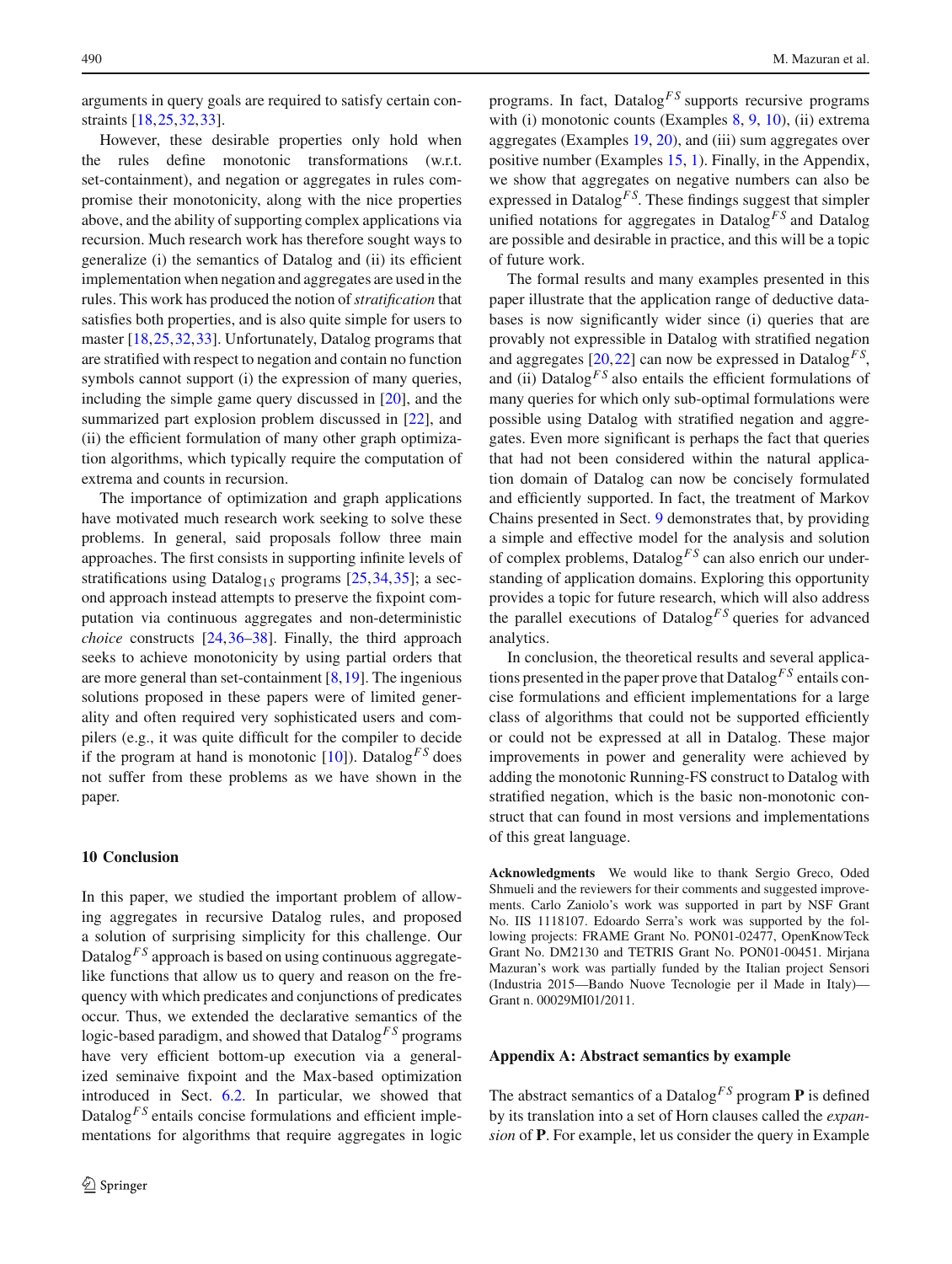[11](#page-7-0) that counts how many copies of each basic part are contained in assemblies:

|                              | $\text{cas}(\text{Part}, \text{Sub})$ : Qty $\leftarrow$ assbl(Part, Sub, Qty). |
|------------------------------|---------------------------------------------------------------------------------|
| cbasic(Pno): $1 \leftarrow$  | basic(Pno, ).                                                                   |
| cbasic(Part): $K \leftarrow$ | K: [cassb(Part, Sub), cbasic(Sub)].                                             |

We rewrite all multi-occuring predicates using lessthan, obtaining

|                                                         | $\text{cas}$ b $(\text{Part}, \text{Sub}, J) \leftarrow \text{as}$ bl $(\text{Part}, \text{Sub}, 0$ ty), |
|---------------------------------------------------------|----------------------------------------------------------------------------------------------------------|
|                                                         | lessthan(J.Oty).                                                                                         |
| $\texttt{chasic(Pro, J)} \leftarrow$                    | $less than (J, 1)$ , $basic(Pro, ).$                                                                     |
| $\texttt{cbasic}(\texttt{Part}, \texttt{J}) \leftarrow$ | less than (J, K),                                                                                        |
|                                                         | K: [cassb(Part, Sub, J1), cbasic(Sub, J2)]                                                               |
|                                                         |                                                                                                          |

The third rule evaluates the join of cassb(Part, Sub,  $\Box$ ) and cbasic(Sub, \_) on Sub, and from their multiplicity of the two operands derives the counts associated with each Part. But in terms of formal abstract semantics no count aggregate is used: we instead use the conj predicate specific to each b-expression. For the case at hand we obtain (using lists to assemble the values of the three local variables into an object):

| $conj(1, Part, [[Sub, J1, J2]]) \leftarrow$                                    | cassb(Part, Sub, J1),                         |
|--------------------------------------------------------------------------------|-----------------------------------------------|
|                                                                                | $\texttt{cbasic}(\texttt{Sub}, \texttt{J2}).$ |
| $conj(N1, Part, [[Sub, J1, J2]]T]) \leftarrow \overline{casb}(Part, Sub, J1),$ |                                               |
|                                                                                | $\texttt{chasic}(\texttt{Sub}, \texttt{J2}),$ |
|                                                                                | conj(N, Part, T),                             |
|                                                                                | $notin([Sub, J1, J2], T)$ ,                   |
|                                                                                | $N1 = N + 1$ .                                |
| $notin(Z, \lceil \rceil).$                                                     |                                               |
| $notin(Z, [V T]) \leftarrow$                                                   | $Z \neq V$ , notin $(Z, T)$ .                 |

Therefore, the semantic-defining rewriting of our FS-literals expand our Datalog<sup>*FS*</sup> program into standard Horn Clauses, for which model-theoretic, proof-theoretic and fixpoint semantics exist and are equivalent. Thus the FS terms can be used freely in recursive rules. However this rewriting does not provide a good starting point for implementation since it is extremely inefficient. Thus, in the example above, we have triples [Sub, J1, J2], and we build all lists of such triplets without repetitions; as we do that, we also count the *N* elements in each of the *N!* lists.[10](#page-20-0)

Efficient implementations that are fully consistent with the formal semantics, are however possible starting directly from the FS constructs in the rules and we suggest that this is the approach that should be taken in actual implementations of Datalog<sup> $FS$ </sup>. In fact, working directly with the FS constructs in the rules is much preferable in terms of performance and it also more attractive in terms of usability. Indeed, concepts such as multiplicity are simple and enough that users would rather program with running-FS and FS-assert terms, rather than their abstract definitions based on lists and recursive predicates. Although Prolog-like implementation approaches are also possible, in this paper we focused on Datalog implementation technology.

# **Appendix B: The expressive power of running-FS**

In Sect. [5,](#page-8-0) we claimed that the increased expressive power of stratified Datalog<sup>*FS*</sup> is due only to the running-FS construct. In this section we prove such assertion by showing that final-FS goals and FS-assert constructs can be rewritten using only running-FS goals and stratified negation.

In Sects. [3.3](#page-4-3) and [3.4](#page-5-0) we have shown the rewriting in logic programming without lists of final-FS goals and FS-assert, respectively. However, the rewritings that we have shown use integer comparisons (operator > for final-FS goals) and the sum operator (for FS-assert constructs). Now we will show how it is possible to rewrite final-FS goals and FSassert constructs using only running-FS goals without integer comparison and built-in integer operation as the sum.

As shown in Sect. [3.4,](#page-5-0) a final-FS goal

 $Kj = [expr(j(Xj, Yj)]$  is rewritten as the conjunction:

Kj :  $[exprj(Xj, Yj)], \neg morethan(Y_i, K)$ 

where the predicate morethan is defined as follows:

 $morethan(Y_i, K) \leftarrow K1 : [exprj(_, Y_i)], K1 > K.$ 

this rule uses the integer comparison  $>$  and this could lead to think that its use adds expressive power to our language. However, this is not the case and in the following we provide a further rewriting that only uses the inequality operator  $\neq$ :

$$
\begin{aligned} \text{morethan}(Y_j,K) \leftarrow \text{exprj}(Z_j,Y_j), \\ & K: [\text{exprj}(X_j,Y_j),X_j \neq Z_j]. \end{aligned}
$$

Similarly, in the case of FS-assert constructs we have shown, in Sect. [3.3,](#page-4-3) their rewriting which uses integer comparison and the sum operator as follows:

 $less than(1, K) \leftarrow K > 1.$  $less than (J1, K) \leftarrow less than (J, K), K > J, J1 = J + 1.$ 

these rules can be rewritten as follows:

| a(1,0).                                    |                                              |
|--------------------------------------------|----------------------------------------------|
| a(1,1).                                    |                                              |
| $a(K, 1) \leftarrow$                       | K: [a(K1, X)].                               |
| $b(1, K, 0) \leftarrow$                    | $a(K, 1)$ .                                  |
| $b(1, K, 1) \leftarrow$                    | $a(K, 1)$ .                                  |
| $b(K, K1, 1) \leftarrow$                   | $a(K1, )$ , K: [b(K2, K1, X), K1 $\neq$ K2]. |
| $less than(K, K1) \leftarrow b(K, K1, 1).$ |                                              |
|                                            |                                              |

where predicate a generates all integer numbers from 1 until the maximum precision (as the first rule of the lessthan predicate in the previous two rules). Then, the 4th and 5th rule, generate, for each integer, two b predicates and the 6th rule, given a number K1, generates as many occurrences of

<span id="page-20-0"></span><sup>10</sup> A somewhat more efficient computation could be achieved via ordered lists. This approach however is undesirable inasmuch as it requires a totally ordered universe and compromises genericity [\[18](#page-22-16)].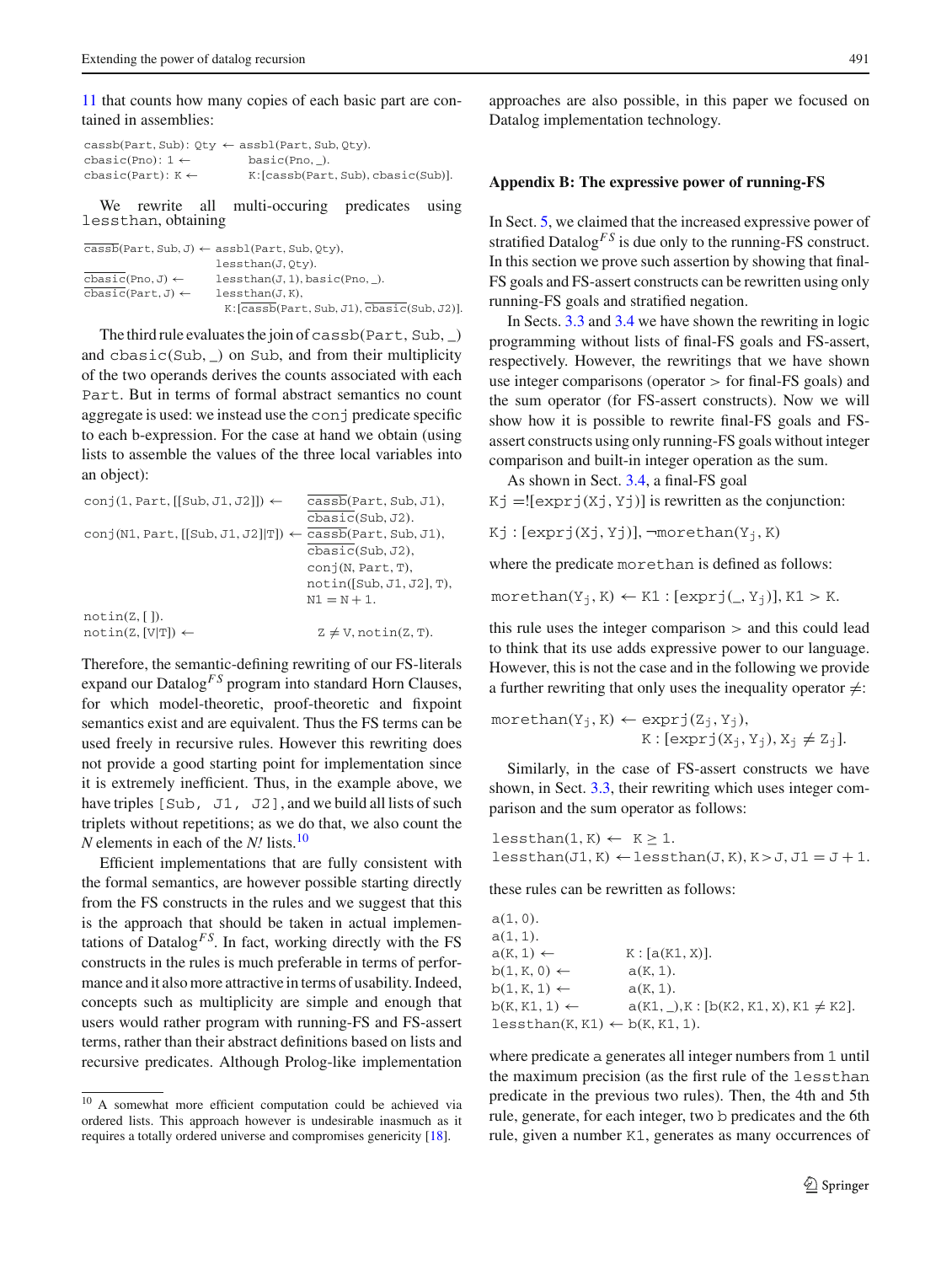predicate b as K1. Finally, the last rule will generate as many predicates lessthan as the required K.

# **Appendix C: Stratified aggregates**

The expressive power of  $D^a$  on unordered domains (genericity), is also of significant theoretical interest. This issue has been studied by Mumick and Shmueli in [\[22](#page-22-20)], where the basic arithmetic functions  $(+, -, *, ...)$  were also allowed as built-in. Even with these extensions,  $D<sup>a</sup>$  cannot express the generalized part explosion query of Example [15.](#page-8-2) In the rest of this section, we will express Datalog aggregates in Datalog<sup>*F S*</sup>. Then, from Example [15](#page-8-2) we can conclude that, for unordered domains:

# **Theorem 7**  $D^a \subsetneq Datalog^{FS}$

Let us now discuss how to express  $D^a$  in Datalog<sup>FS</sup>. Mumick and Shmueli describe Datalog with stratified aggregates as an extension of Datalog that permits a "Groupby" predicates of the form

$$
\texttt{GROUPBY}(r(\overline{t}),[Y_1,Y_{2,\ldots,}Y_m],Z_1=A_1(E_1(\overline{t})),\ldots,Z_n=A_n(E_n(\overline{t})))
$$

to appear as subgoals in Datalog body rules. The "Groupby" predicate takes as arguments: a predicate  $r$  with its attribute list  $\overline{t}$ , a grouping list  $[Y_1, Y_2,..., Y_m]$  contained in  $\overline{t}$  and a set of aggregation terms  $Z_1 = A_1(E_1), \ldots, Z_n = A_n(E_n)$ . For each aggregation term  $Z_i = A_i(E_i(\overline{t}))$ ,  $Z_i$  is a new variable,  $E_i(\overline{t})$  is an arithmetic expression that uses the variables  $\overline{\text{t}}$  and  $\overline{\text{A}}_i$  is an aggregate operator, for example sum, count, max, min and avg. Stratification means that if a derived relation *r*1 is defined by applying aggregation on a derived relation *r*2, then *r*2's definition does not depend, syntactically, on relation *r*1.

*Example 23* Stratified aggregate.

 $p(Y, Z_1, Z_2) \leftarrow$  GROUPBY $(r(\_, Y, F), [Y], Z_1 = avg(F), Z_2 = sum(F)).$ 

This program returns for each  $Y$  value in  $r$  the average and sum of value assumed by F in  $r$ .

We can express the predicate "Groupby" by using Datalog<sup>*FS*</sup>. Without loss of generality we can consider only one aggregation term. In fact for each rule of the form

 $p(Y_1,..., Y_m, Z_1,..., Z_n) \leftarrow$  GROUPBY $(r(\overline{t}), [Y_1,..., Y_m],$  $\mathbf{Z}_1 = \mathbf{A}_1(\mathbf{E}_1(\overline{\mathbf{t}})), \ldots, \mathbf{Z}_n = \mathbf{A}_n(\mathbf{E}_n(\overline{\mathbf{t}}))).$ 

we can rewrite the program in the following way:

 $r_0:p(Y_1,\ldots,Y_m,Z_1,\ldots,Z_n)\leftarrow p_1(Y_1,\ldots,Y_m,Z_1),\ldots$  $...$ ,  $p_n(Y_1,..., Y_m, Z_n)$ .  $r_1: p_1(Y_1,\ldots,Y_m,Z_1) \leftarrow \text{GROUPBY}(r(\overline{t}),[Y_1,\ldots,Y_m],Z_1 = \mathrm{A}_1(E_1(\overline{t}))).$ . . .  $r_n: p_n(Y_1,\ldots,Y_m,Z_n) \leftarrow \text{GROUPBY}(r(\overline{t}),[Y_1,\ldots,Y_m],Z_n=A_n(E_n(\overline{t}))).$ 

where  $r_1, \ldots, r_n$  are rules with "GROUPBY" predicate with only one aggregation term.

*Count aggregate* We start by showing how the "GROUPBY" predicate with count aggregate can be express in Datalog*F S*. Consider the following rule

$$
p(\overline{y}, Z) \leftarrow \text{GROUPBY}(r(\_, \overline{y}, \overline{x}), [\overline{y}], Z = \text{count}(\overline{x})).
$$

where  $\overline{y}$  is the list of grouping variables,  $\overline{x}$  is the list of count variables. The following program can be rewrite in this way:

$$
p(\overline{y}, Z) \leftarrow r(\underline{\phantom{x}}, \overline{y}, \underline{\phantom{x}}), Z = ![r'(\overline{y}, \overline{x})].
$$
  

$$
r'(\overline{y}, \overline{x}) \leftarrow r(\underline{\phantom{x}}, \overline{y}, \overline{x}).
$$

where the rule with predicate  $r'$  represents a projection over relation *r*.

*Sum aggregate* The next step consists to show how to use the aggregate sum on decimal number. Suppose that we have the scale-up factor  $d = 10<sup>n</sup>$  that represent the decimal precision number (see Sect. [7\)](#page-13-0) where *n* is large enough to represent the decimal numbers used. The rule with sum aggregate has the following form:

$$
p(\overline{y},\overline{z}) \leftarrow \text{GROUPBY}(r(\_,\overline{y},\overline{x}),[\overline{y}],\overline{z}=\text{sum}(E(\overline{y},\overline{x})).
$$

where  $E$  is a expression composed by built-in functions  $(+, -, *, \ldots)$  that use some variables in  $\overline{y}$  and  $\overline{x}$ . Initially, we compute for each fact of relation *r* the expression  $E(\overline{y}, \overline{x})$ and we convert such value in a multiplicity by distinguishing its sign.

$$
r''(\overline{y}, \overline{x}, +) : K \leftarrow r(\underline{\ } , \overline{y}, \overline{x}), Z = E(\overline{y}, \overline{x}), Z > 0, K = Z * d.
$$
  

$$
r''(\overline{y}, \overline{x}, -) : K \leftarrow r(\underline{\ } , \overline{y}, \overline{x}), Z = E(\overline{y}, \overline{x}), Z < 0, K = -Z * d.
$$

As last we obtain the sum aggregate value by subtract the sum Z<sup>−</sup> of negative numbers from the sum of positive numbers  $Z^+$  in the following way:

$$
p(\overline{y}, Z) \leftarrow r(\underline{\ } , \overline{y}, \underline{\ } ), Z^+ = ![r''(\overline{y}, \overline{x}, +)],
$$
  

$$
Z^- = ![r''(\overline{y}, \overline{x}, -)], Z = (Z^+ - Z^-)/D.
$$

Note that the result value is scaled up by using a factor *D*.

*Average aggregate* The average aggregate can be obtained by combining the sum and count aggregate. Thus given the average aggregate rule:

$$
p(\overline{y},\overline{z}) \leftarrow \text{GROUPBY}(r(\_,\overline{y},\overline{x}),[\overline{y}],\overline{z} = \text{avg}(E(\overline{y},\overline{x})).
$$

it is possible to rewrite it in Datalog*F S* by using the following rule:

$$
p(\overline{y}, Z) \leftarrow r(\underline{\phantom{x}}, \overline{y}, \underline{\phantom{x}}, Z) + =![r''(\overline{y}, \overline{x}, +)], Z^- = [[r''(\overline{y}, \overline{x}, -)],
$$
  
 
$$
K = [[r(\underline{\phantom{x}}, \overline{y}, \overline{x})], Z = (Z^+ - Z^-) / (K * D).
$$

where the rule that defines the predicates  $r''$  is the rule used in sum aggregate.